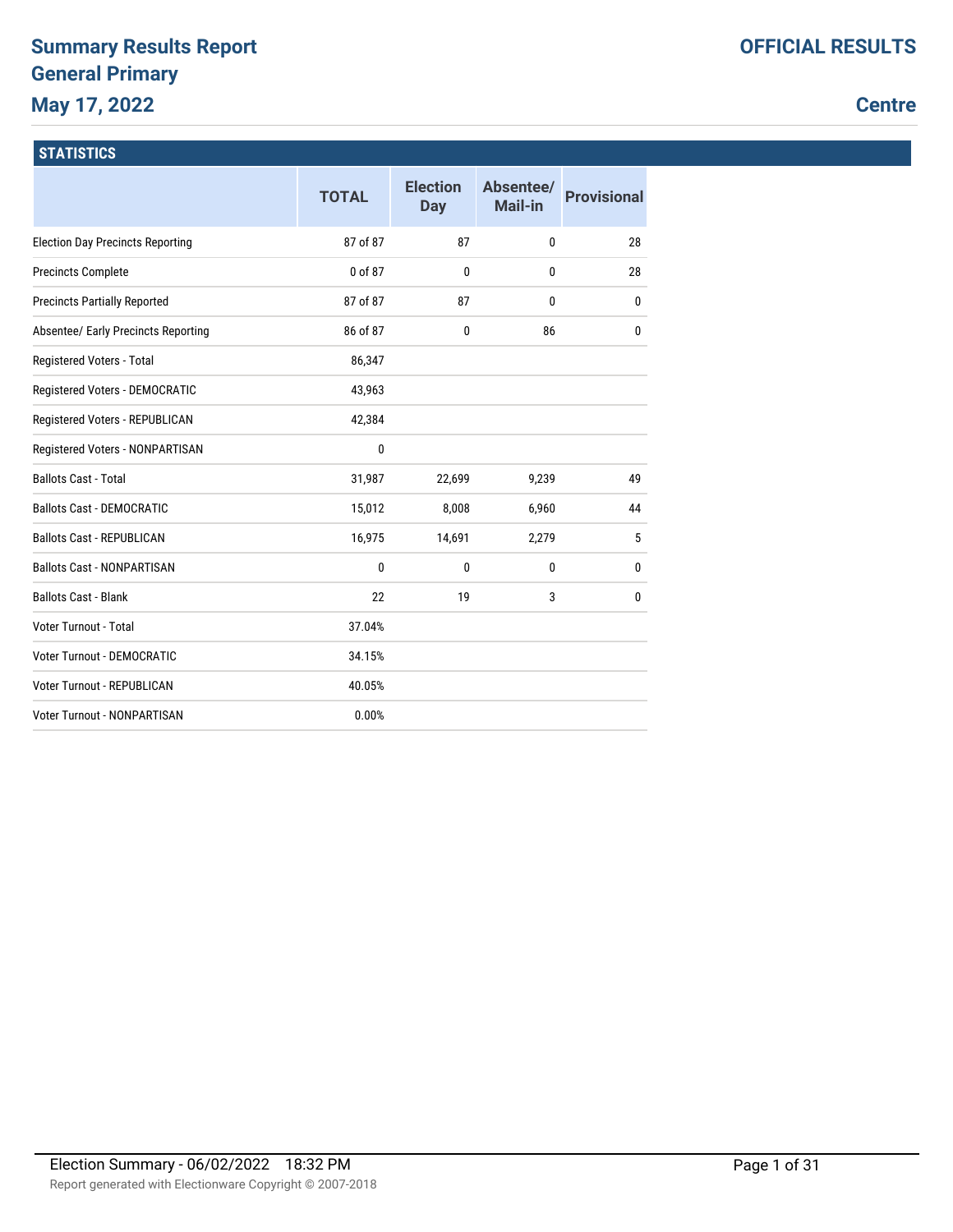**Centre**

### **DEM UNITED STATES SENATOR**

Vote For 1

|                         | <b>TOTAL</b> | <b>Election</b><br><b>Day</b> | Absentee/<br><b>Mail-in</b> | <b>Provisional</b> |
|-------------------------|--------------|-------------------------------|-----------------------------|--------------------|
| <b>ALEX KHALIL</b>      | 444          | 230                           | 211                         | 3                  |
| <b>CONOR LAMB</b>       | 2,378        | 1,218                         | 1,156                       | 4                  |
| <b>MALCOLM KENYATTA</b> | 1,116        | 639                           | 467                         | 10                 |
| <b>JOHN FETTERMAN</b>   | 10,778       | 5,721                         | 5,031                       | 26                 |
| Write-In Totals         | 79           | 66                            | 13                          | $\mathbf 0$        |
| <b>Total Votes Cast</b> | 14,795       | 7,874                         | 6,878                       | 43                 |
| <b>Contest Totals</b>   | 15,012       | 8,008                         | 6,960                       | 44                 |

### **DEM GOVERNOR**

Vote For 1

|                         | <b>TOTAL</b> | <b>Election</b><br><b>Day</b> | Absentee/<br>Mail-in | <b>Provisional</b> |
|-------------------------|--------------|-------------------------------|----------------------|--------------------|
| JOSH SHAPIRO            | 14,260       | 7,490                         | 6,727                | 43                 |
| Write-In Totals         | 196          | 139                           | 57                   | 0                  |
| <b>Total Votes Cast</b> | 14,456       | 7,629                         | 6,784                | 43                 |
| <b>Contest Totals</b>   | 15,012       | 8,008                         | 6,960                | 44                 |

### **DEM LIEUTENANT GOVERNOR**

|                         | <b>TOTAL</b> | <b>Election</b><br><b>Day</b> | Absentee/<br><b>Mail-in</b> | <b>Provisional</b> |
|-------------------------|--------------|-------------------------------|-----------------------------|--------------------|
| <b>AUSTIN DAVIS</b>     | 8,087        | 3,667                         | 4,399                       | 21                 |
| <b>RAY SOSA</b>         | 1,538        | 934                           | 601                         | 3                  |
| <b>BRIAN SIMS</b>       | 4,447        | 2,779                         | 1,651                       | 17                 |
| <b>Write-In Totals</b>  | 76           | 58                            | 18                          | 0                  |
| <b>Total Votes Cast</b> | 14,148       | 7,438                         | 6,669                       | 41                 |
| <b>Contest Totals</b>   | 15,012       | 8,008                         | 6,960                       | 44                 |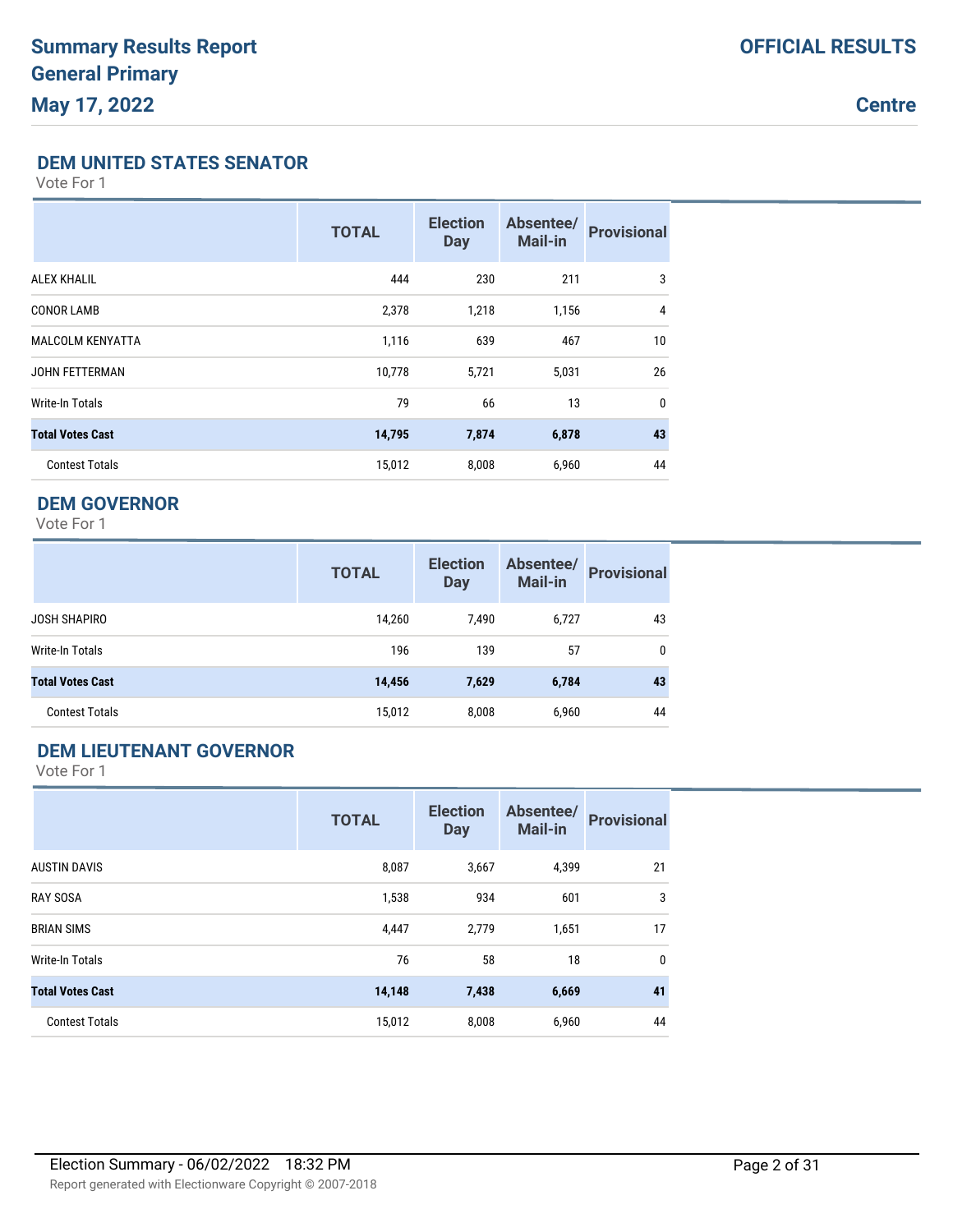**DEM REPRESENTATIVE IN CONGRESS**

Vote For 1

|                         | <b>TOTAL</b> | <b>Election</b><br><b>Day</b> | Absentee/<br>Mail-in | <b>Provisional</b> |
|-------------------------|--------------|-------------------------------|----------------------|--------------------|
| Write-In Totals         | 3,193        | 1,855                         | 1,329                | 9                  |
| <b>Total Votes Cast</b> | 3,193        | 1,855                         | 1,329                | 9                  |
| <b>Contest Totals</b>   | 15,012       | 8.008                         | 6,960                | 44                 |

### **DEM REPRESENTATIVE IN THE GENERAL ASSEMBLY 77th Legislative District**

Vote For 1

|                         | <b>TOTAL</b> | <b>Election</b><br><b>Day</b> | Absentee/<br><b>Mail-in</b> | <b>Provisional</b> |
|-------------------------|--------------|-------------------------------|-----------------------------|--------------------|
| <b>H SCOTT CONKLIN</b>  | 5,777        | 3,071                         | 2,689                       | 17                 |
| Write-In Totals         | 74           | 56                            | 18                          | 0                  |
| <b>Total Votes Cast</b> | 5,851        | 3,127                         | 2,707                       | 17                 |
| <b>Contest Totals</b>   | 6,340        | 3,426                         | 2,896                       | 18                 |

### **DEM REPRESENTATIVE IN THE GENERAL ASSEMBLY 82nd Legislative District**

Vote For 1

|                         | <b>TOTAL</b> | <b>Election</b><br><b>Day</b> | Absentee/<br><b>Mail-in</b> | <b>Provisional</b> |
|-------------------------|--------------|-------------------------------|-----------------------------|--------------------|
| PAUL TAKAC              | 5,116        | 2,580                         | 2,520                       | 16                 |
| Write-In Totals         | 35           | 23                            | 11                          |                    |
| <b>Total Votes Cast</b> | 5,151        | 2,603                         | 2,531                       | 17                 |
| <b>Contest Totals</b>   | 5,759        | 2,950                         | 2,787                       | 22                 |

#### **DEM REPRESENTATIVE IN THE GENERAL ASSEMBLY 171st Legislative Distict** Vote For 1

|                         | <b>TOTAL</b> | <b>Election</b><br><b>Day</b> | Absentee/<br><b>Mail-in</b> | <b>Provisional</b> |
|-------------------------|--------------|-------------------------------|-----------------------------|--------------------|
| ROBERT ZEIGLER          | 2,602        | 1,426                         | 1,172                       | 4                  |
| Write-In Totals         | 30           | 23                            | 7                           | $\mathbf{0}$       |
| <b>Total Votes Cast</b> | 2,632        | 1,449                         | 1,179                       | 4                  |
| <b>Contest Totals</b>   | 2,913        | 1,632                         | 1,277                       | 4                  |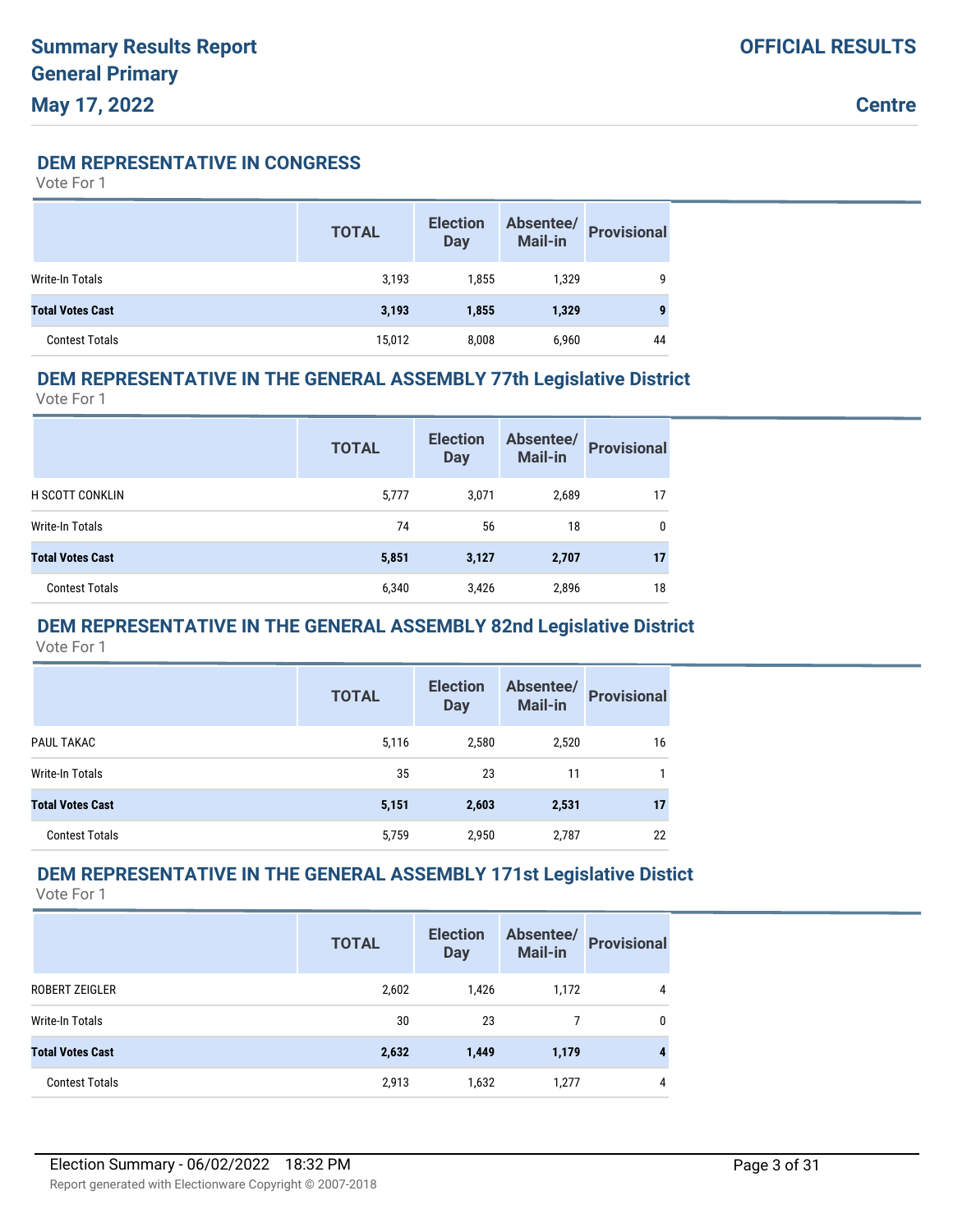**Centre**

#### **DEM MEMBER OF DEMOCRATIC STATE COMMITTEE**

Vote For 3

|                           | <b>TOTAL</b> | <b>Election</b><br><b>Day</b> | Absentee/<br>Mail-in | <b>Provisional</b> |
|---------------------------|--------------|-------------------------------|----------------------|--------------------|
| <b>JOANNE TOSTI-VASEY</b> | 9,867        | 4,820                         | 5,021                | 26                 |
| <b>MARGARET SWOBODA</b>   | 6,830        | 3,536                         | 3,271                | 23                 |
| <b>LAURA SHADLE</b>       | 9,947        | 5,137                         | 4,778                | 32                 |
| <b>JEREMY S BREON</b>     | 8,194        | 4,043                         | 4,131                | 20                 |
| Write-In Totals           | 170          | 122                           | 47                   | 1                  |
| <b>Total Votes Cast</b>   | 35,008       | 17,658                        | 17,248               | 102                |
| <b>Contest Totals</b>     | 45,036       | 24,024                        | 20,880               | 132                |

## **DEM COUNTY DEMOCRATIC COMMITTEE PRECINCT PERSON 1 - BELLEFONTE NORTH**

Vote For 2

|                         | <b>TOTAL</b> | <b>Election</b><br><b>Day</b> | Absentee/<br><b>Mail-in</b> | <b>Provisional</b> |
|-------------------------|--------------|-------------------------------|-----------------------------|--------------------|
| <b>JAMES R JACKSON</b>  | 85           | 52                            | 33                          | 0                  |
| PEGGY JACKSON           | 101          | 67                            | 34                          | 0                  |
| Write-In Totals         | 0            | $\mathbf{0}$                  | 0                           | 0                  |
| <b>Total Votes Cast</b> | 186          | 119                           | 67                          | 0                  |
| <b>Contest Totals</b>   | 222          | 146                           | 76                          | 0                  |

#### **DEM COUNTY DEMOCRATIC COMMITTEE PRECINCT PERSON 2 - BELLEFONTE NORTHEAST** Vote For 2

|                           | <b>TOTAL</b> | <b>Election</b><br><b>Day</b> | Absentee/<br>Mail-in | <b>Provisional</b> |
|---------------------------|--------------|-------------------------------|----------------------|--------------------|
| <b>JASON M MOSER</b>      | 134          | 75                            | 59                   | 0                  |
| <b>LAURA C REDDINGTON</b> | 130          | 71                            | 59                   | 0                  |
| Write-In Totals           |              |                               | 0                    | 0                  |
| <b>Total Votes Cast</b>   | 265          | 147                           | 118                  | 0                  |
| <b>Contest Totals</b>     | 344          | 202                           | 142                  | 0                  |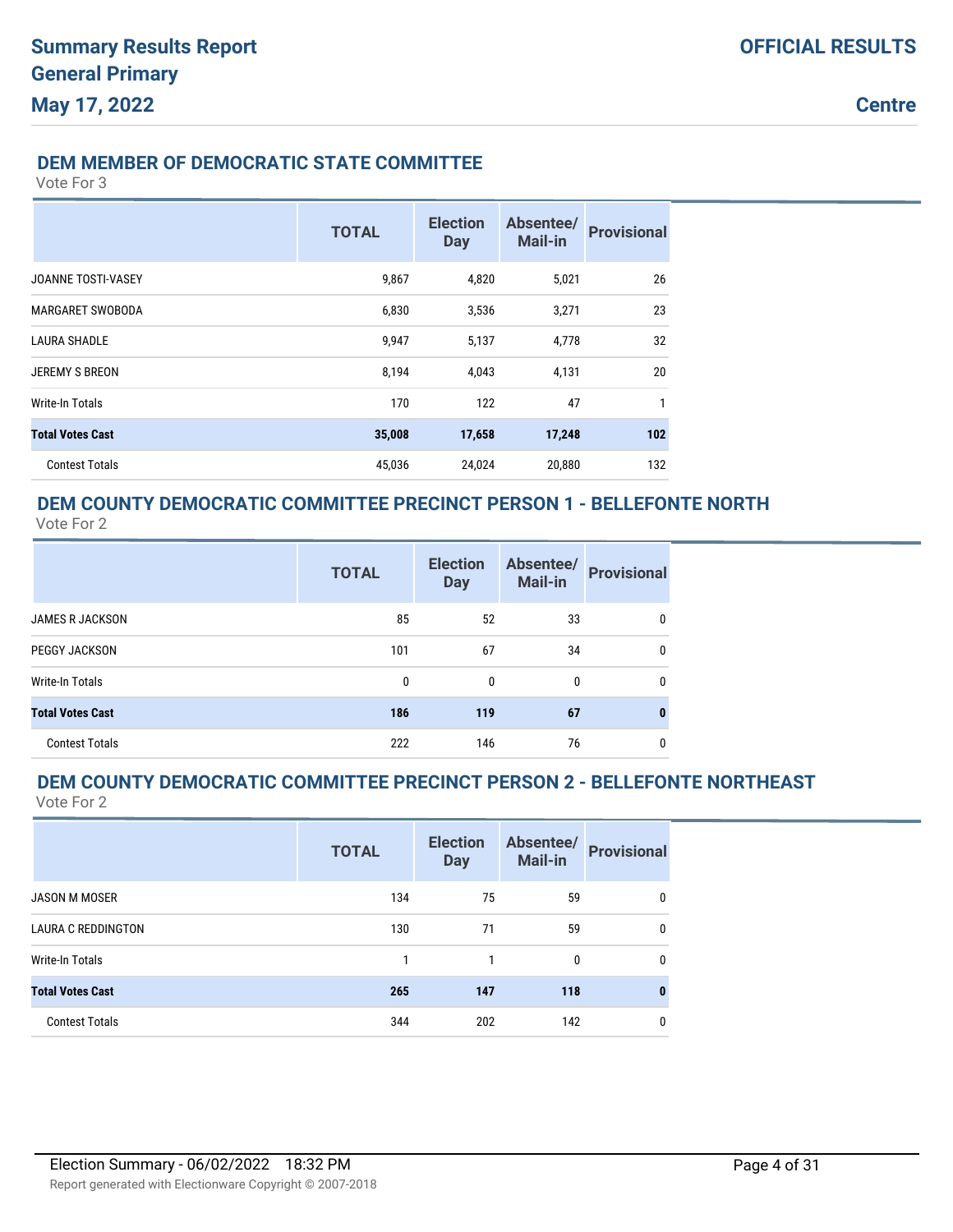## **DEM COUNTY DEMOCRATIC COMMITTEE PRECINCT PERSON 3 - BELLEFONTE SOUTH**

Vote For 2

|                         | <b>TOTAL</b> | <b>Election</b><br><b>Day</b> | Absentee/<br>Mail-in | <b>Provisional</b> |
|-------------------------|--------------|-------------------------------|----------------------|--------------------|
| Write-In Totals         | 14           |                               |                      |                    |
| <b>Total Votes Cast</b> | 14           | 11                            | 3                    |                    |
| <b>Contest Totals</b>   | 220          | 142                           | 78                   |                    |

### **DEM COUNTY DEMOCRATIC COMMITTEE PRECINCT PERSON 4 - BELLEFONTE SOUTHEAST**

Vote For 2

|                         | <b>TOTAL</b> | <b>Election</b><br><b>Day</b> | Absentee/<br><b>Mail-in</b> | <b>Provisional</b> |
|-------------------------|--------------|-------------------------------|-----------------------------|--------------------|
| Write-In Totals         | 10           | 4                             | h                           |                    |
| <b>Total Votes Cast</b> | 10           | 4                             | 6                           |                    |
| <b>Contest Totals</b>   | 278          | 156                           | 122                         |                    |

### **DEM COUNTY DEMOCRATIC COMMITTEE PRECINCT PERSON 5 - BELLEFONTE WEST**

Vote For 2

|                         | <b>TOTAL</b> | <b>Election</b><br><b>Day</b> |     | Absentee/<br>Mail-in<br> |
|-------------------------|--------------|-------------------------------|-----|--------------------------|
| Write-In Totals         | 22           | 9                             | 13  | 0                        |
| <b>Total Votes Cast</b> | 22           | 9                             | 13  | 0                        |
| <b>Contest Totals</b>   | 448          | 250                           | 198 | 0                        |

### **DEM COUNTY DEMOCRATIC COMMITTEE PRECINCT PERSON 6 - CENTRE HALL**

|                         | <b>TOTAL</b> | <b>Election</b><br><b>Day</b> | Absentee/<br><b>Mail-in</b> | <b>Provisional</b> |
|-------------------------|--------------|-------------------------------|-----------------------------|--------------------|
| <b>Write-In Totals</b>  | 8            | 4                             | 4                           |                    |
| <b>Total Votes Cast</b> | 8            | 4                             |                             |                    |
| <b>Contest Totals</b>   | 216          | 144                           | 70                          |                    |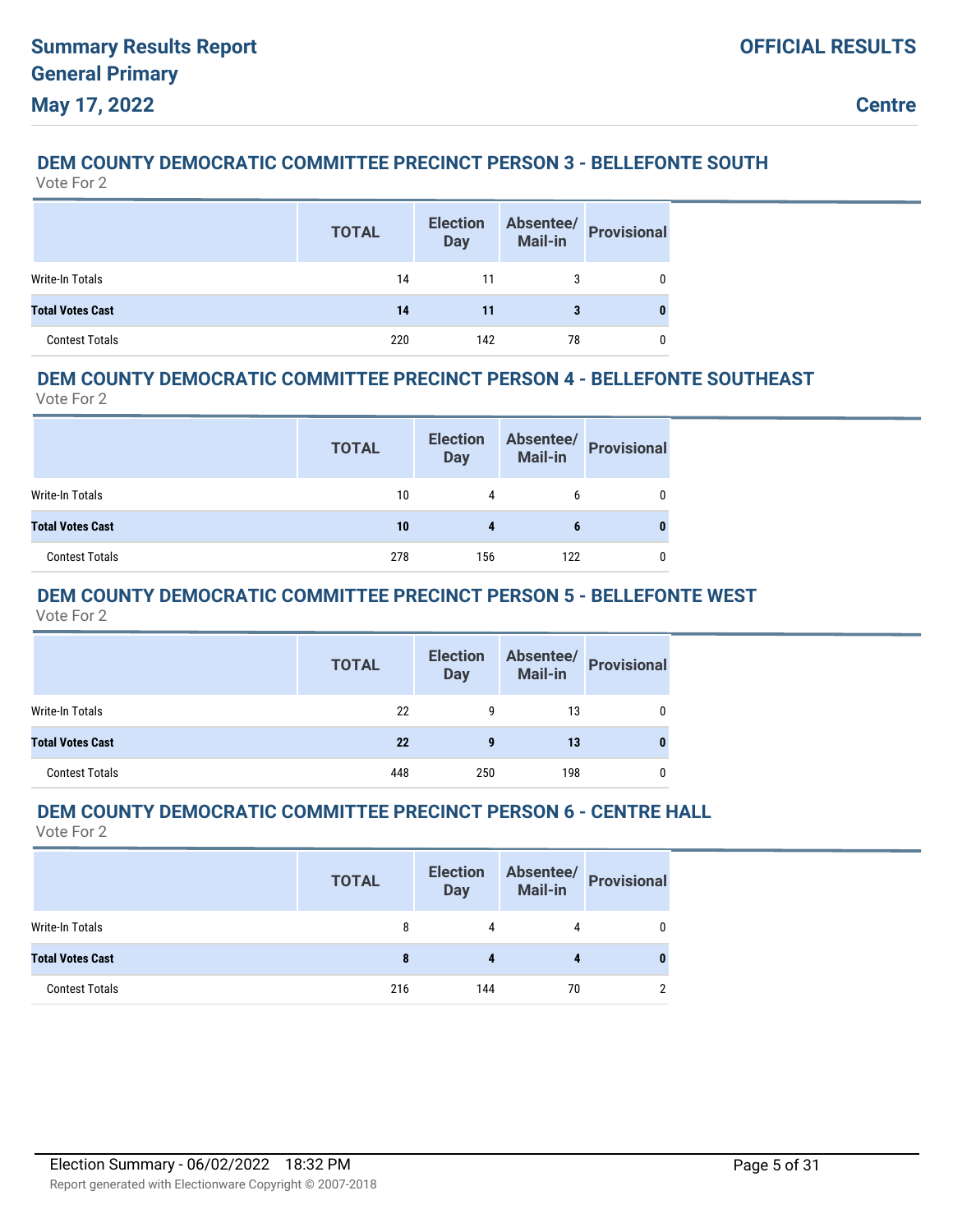## **DEM COUNTY DEMOCRATIC COMMITTEE PRECINCT PERSON 7 - HOWARD BOROUGH**

Vote For 2

|                         | <b>TOTAL</b> | <b>Election</b><br><b>Day</b> | Absentee/<br>Mail-in | <b>Provisional</b> |
|-------------------------|--------------|-------------------------------|----------------------|--------------------|
| Write-In Totals         |              |                               |                      |                    |
| <b>Total Votes Cast</b> |              |                               | 0                    |                    |
| <b>Contest Totals</b>   | 130          | 84                            | 46                   |                    |

### **DEM COUNTY DEMOCRATIC COMMITTEE PRECINCT PERSON 8 - MILESBURG BOROUGH**

Vote For 2

|                         | <b>TOTAL</b> | <b>Election</b><br><b>Day</b> | <b>Mail-in</b> | Absentee/ Provisional |
|-------------------------|--------------|-------------------------------|----------------|-----------------------|
| Write-In Totals         | 5            |                               |                |                       |
| <b>Total Votes Cast</b> |              |                               |                |                       |
| <b>Contest Totals</b>   | 166          | 108                           | 58             |                       |

#### **DEM COUNTY DEMOCRATIC COMMITTEE PRECINCT PERSON 9 - MILLHEIM BOROUGH** Vote For 2

|                         | <b>TOTAL</b> | <b>Election</b><br><b>Day</b> | Absentee/<br><b>Mail-in</b> | <b>Provisional</b> |
|-------------------------|--------------|-------------------------------|-----------------------------|--------------------|
| ROBERT ZEIGLER          | 72           | 49                            | 22                          |                    |
| <b>KATHERINE BLUME</b>  | 68           | 49                            | 19                          | 0                  |
| Write-In Totals         |              | 1                             | 0                           | 0                  |
| <b>Total Votes Cast</b> | 141          | 99                            | 41                          |                    |
| <b>Contest Totals</b>   | 200          | 144                           | 54                          | 2                  |

## **DEM COUNTY DEMOCRATIC COMMITTEE PRECINCT PERSON 10 - PHILIPSBURG #1**

|                         | <b>TOTAL</b> | <b>Election</b><br><b>Day</b> | Absentee/<br>Mail-in | <b>Provisional</b> |
|-------------------------|--------------|-------------------------------|----------------------|--------------------|
| Write-In Totals         | 4            | 4                             |                      |                    |
| <b>Total Votes Cast</b> |              | 4                             |                      | 0                  |
| <b>Contest Totals</b>   | 188          | 130                           | 56                   |                    |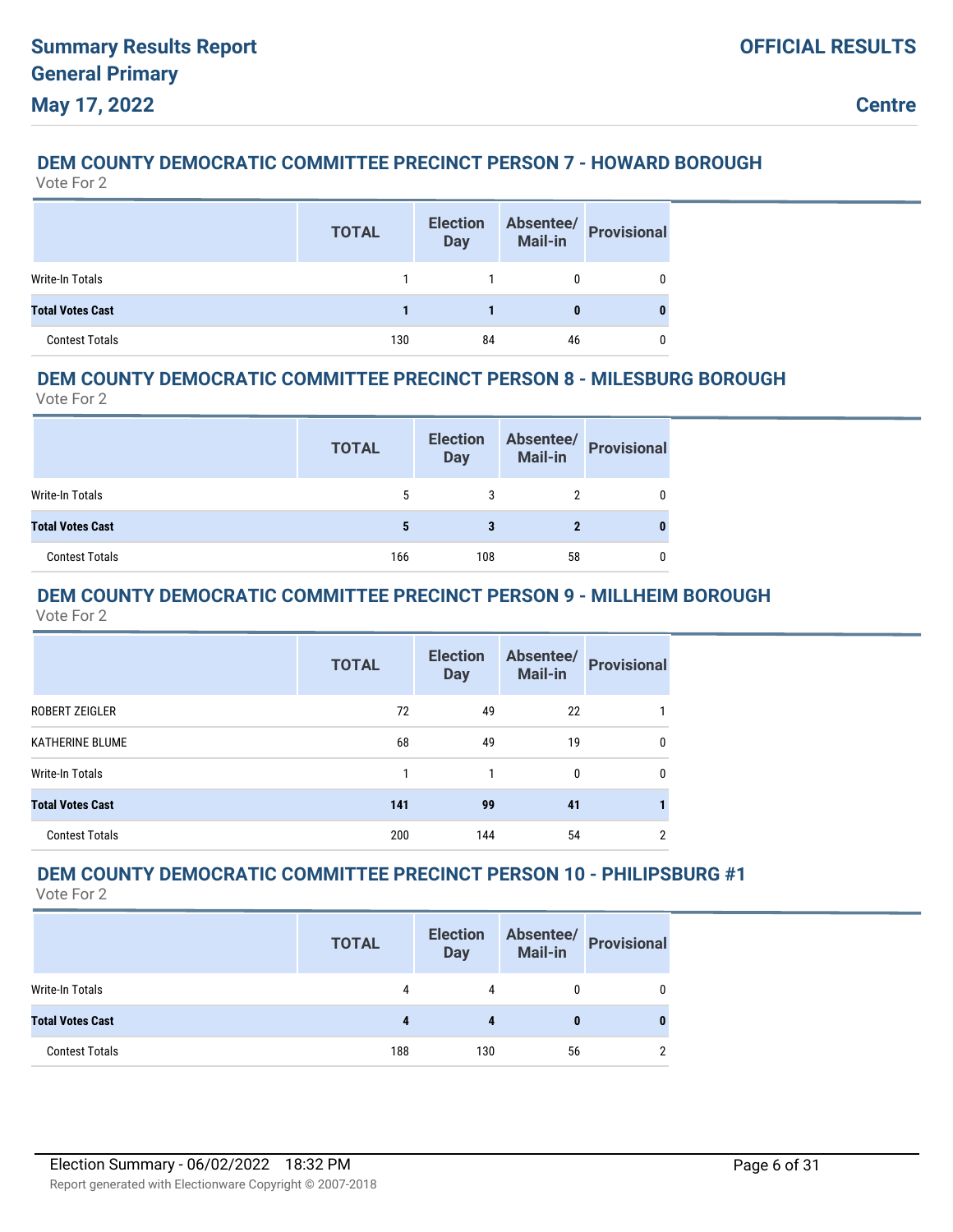### **DEM COUNTY DEMOCRATIC COMMITTEE PRECINCT PERSON 11 - PHILIPSBURG #2**

Vote For 2

|                         | <b>TOTAL</b> | <b>Election</b><br><b>Day</b> | Absentee/<br><b>Mail-in</b> | <b>Provisional</b> |
|-------------------------|--------------|-------------------------------|-----------------------------|--------------------|
| Write-In Totals         |              |                               |                             |                    |
| <b>Total Votes Cast</b> |              | 5                             | 2                           |                    |
| <b>Contest Totals</b>   | 134          | 96                            | 38                          |                    |

### **DEM COUNTY DEMOCRATIC COMMITTEE PRECINCT PERSON 12 - PHILIPSBURG #3**

Vote For 2

|                         | <b>TOTAL</b> | <b>Election</b><br><b>Day</b> | Absentee/<br>Mail-in | Provisional |
|-------------------------|--------------|-------------------------------|----------------------|-------------|
| Write-In Totals         | 3            |                               |                      |             |
| <b>Total Votes Cast</b> |              | 3                             |                      |             |
| <b>Contest Totals</b>   | 90           | 74                            | 16                   |             |

#### **DEM COUNTY DEMOCRATIC COMMITTEE PRECINCT PERSON 13 - PORT MATILDA BOROUGH** Vote For 2

| <b>TOTAL</b> | <b>Day</b> |    |                                               |
|--------------|------------|----|-----------------------------------------------|
|              |            | 0  |                                               |
|              | $\bf{0}$   | 0  |                                               |
| 74           | 54         | 20 |                                               |
|              |            |    | Election Absentee/<br>Day Mail-in Provisional |

#### **DEM COUNTY DEMOCRATIC COMMITTEE PRECINCT PERSON 14 - SNOW SHOE BOROUGH** Vote For 2

|                         | <b>TOTAL</b> | <b>Election</b><br><b>Day</b> | Absentee/<br><b>Mail-in</b> | <b>Provisional</b> |
|-------------------------|--------------|-------------------------------|-----------------------------|--------------------|
| <b>Write-In Totals</b>  |              | 0                             |                             |                    |
| <b>Total Votes Cast</b> | 2            | 0                             | $\mathbf 2$                 |                    |
| <b>Contest Totals</b>   | 90           | 56                            | 34                          |                    |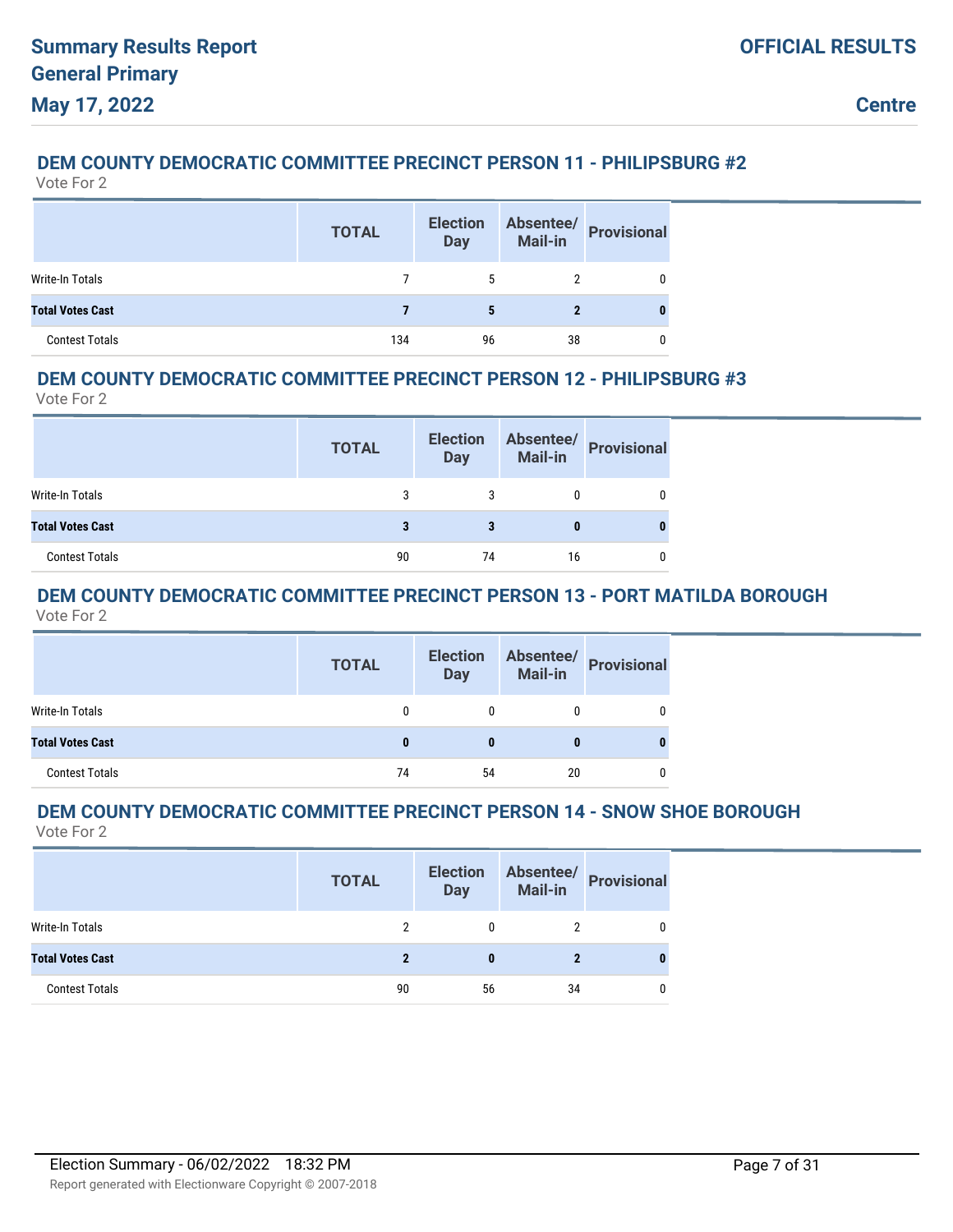# **DEM COUNTY DEMOCRATIC COMMITTEE PRECINCT PERSON 15 - RUSH NORTH CENTRAL**

| Vote For |  |
|----------|--|
|----------|--|

|                         | <b>TOTAL</b> | <b>Election</b><br><b>Day</b> | <b>Absentee/</b><br>Mail-in | <b>Provisional</b> |
|-------------------------|--------------|-------------------------------|-----------------------------|--------------------|
| Write-In Totals         |              |                               |                             |                    |
| <b>Total Votes Cast</b> |              |                               |                             |                    |
| <b>Contest Totals</b>   | 60           | 52                            |                             |                    |

### **DEM COUNTY DEMOCRATIC COMMITTEE PRECINCT PERSON 16 - STATE COLLEGE NORTH**

Vote For 2

|                         | <b>TOTAL</b> | <b>Election</b><br><b>Day</b> | Absentee/<br>Mail-in | <b>Provisional</b> |
|-------------------------|--------------|-------------------------------|----------------------|--------------------|
| <b>CYNTHIA WHITE</b>    | 208          | 123                           | 83                   | 2                  |
| <b>MIEKE HAECK</b>      | 218          | 128                           | 88                   | 2                  |
| Write-In Totals         | $\mathbf{0}$ | 0                             | 0                    | 0                  |
| <b>Total Votes Cast</b> | 426          | 251                           | 171                  |                    |
| <b>Contest Totals</b>   | 592          | 362                           | 226                  | 4                  |

#### **DEM COUNTY DEMOCRATIC COMMITTEE PRECINCT PERSON 17 - STATE COLLEGE NORTHEAST** Vote For 2

|                         | <b>TOTAL</b> | <b>Election</b><br><b>Day</b> | Absentee/<br><b>Mail-in</b> | <b>Provisional</b> |
|-------------------------|--------------|-------------------------------|-----------------------------|--------------------|
| <b>CATHERINE DAULER</b> | 141          | 81                            | 60                          | 0                  |
| <b>KARL REICHARD</b>    | 126          | 73                            | 53                          | 0                  |
| Write-In Totals         | 1            |                               | 0                           | 0                  |
| <b>Total Votes Cast</b> | 268          | 155                           | 113                         | 0                  |
| <b>Contest Totals</b>   | 382          | 228                           | 154                         | 0                  |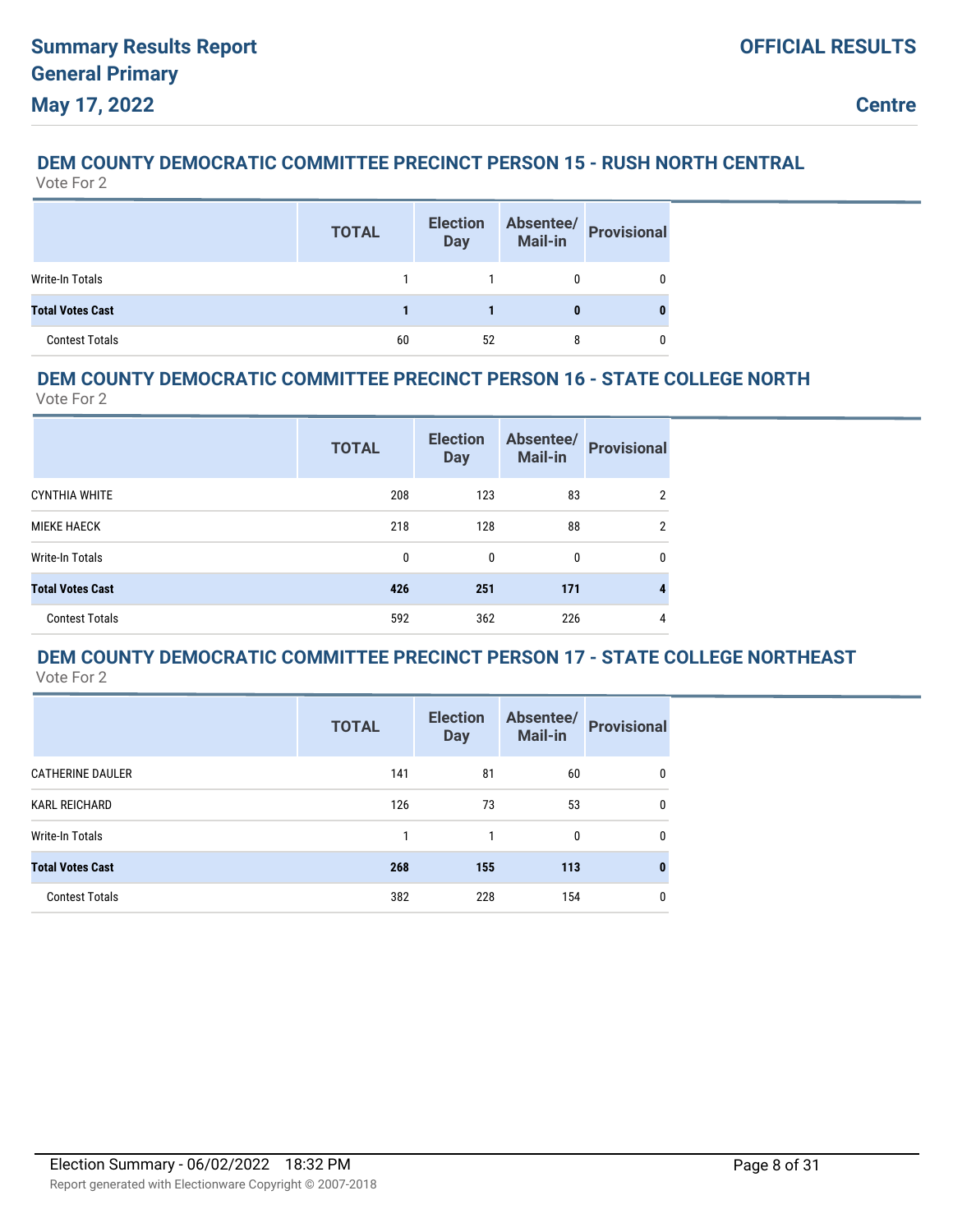#### **DEM COUNTY DEMOCRATIC COMMITTEE PRECINCT PERSON 18 - STATE COLLEGE NORTHWEST** Vote For 2

|                         | <b>TOTAL</b> | <b>Election</b><br><b>Day</b> | Absentee/<br>Mail-in | <b>Provisional</b> |
|-------------------------|--------------|-------------------------------|----------------------|--------------------|
| <b>MALCOLM WOOLLEN</b>  | 61           | 37                            | 24                   | 0                  |
| Write-In Totals         | 2            | 0                             |                      | 0                  |
| <b>Total Votes Cast</b> | 63           | 37                            | 26                   |                    |
| <b>Contest Totals</b>   | 136          | 86                            | 50                   | 0                  |

### **DEM COUNTY DEMOCRATIC COMMITTEE PRECINCT PERSON 19 - STATE COLLEGE SOUTH 1**

Vote For 2

|                             | <b>TOTAL</b> | <b>Election</b><br><b>Day</b> | Absentee/<br>Mail-in | <b>Provisional</b> |
|-----------------------------|--------------|-------------------------------|----------------------|--------------------|
| <b>NICK PRESSLEY</b>        | 115          | 47                            | 67                   |                    |
| <b>MARGARET J DOBRINSKA</b> | 140          | 103                           | 36                   |                    |
| <b>JENNA HENRY</b>          | 155          | 86                            | 69                   | 0                  |
| Write-In Totals             | 0            | 0                             | 0                    | 0                  |
| <b>Total Votes Cast</b>     | 410          | 236                           | 172                  | $\overline{2}$     |
| <b>Contest Totals</b>       | 548          | 338                           | 204                  | 6                  |

#### **DEM COUNTY DEMOCRATIC COMMITTEE PRECINCT PERSON 20 - STATE COLLEGE SOUTH 2** Vote For 2

|                         | <b>TOTAL</b> | <b>Election</b><br><b>Day</b> | Absentee/<br><b>Mail-in</b> | <b>Provisional</b> |
|-------------------------|--------------|-------------------------------|-----------------------------|--------------------|
| <b>SUZANNE S LAMB</b>   | 365          | 112                           | 252                         |                    |
| Write-In Totals         | 9            | 2                             |                             | 0                  |
| <b>Total Votes Cast</b> | 374          | 114                           | 259                         |                    |
| <b>Contest Totals</b>   | 788          | 252                           | 532                         | 4                  |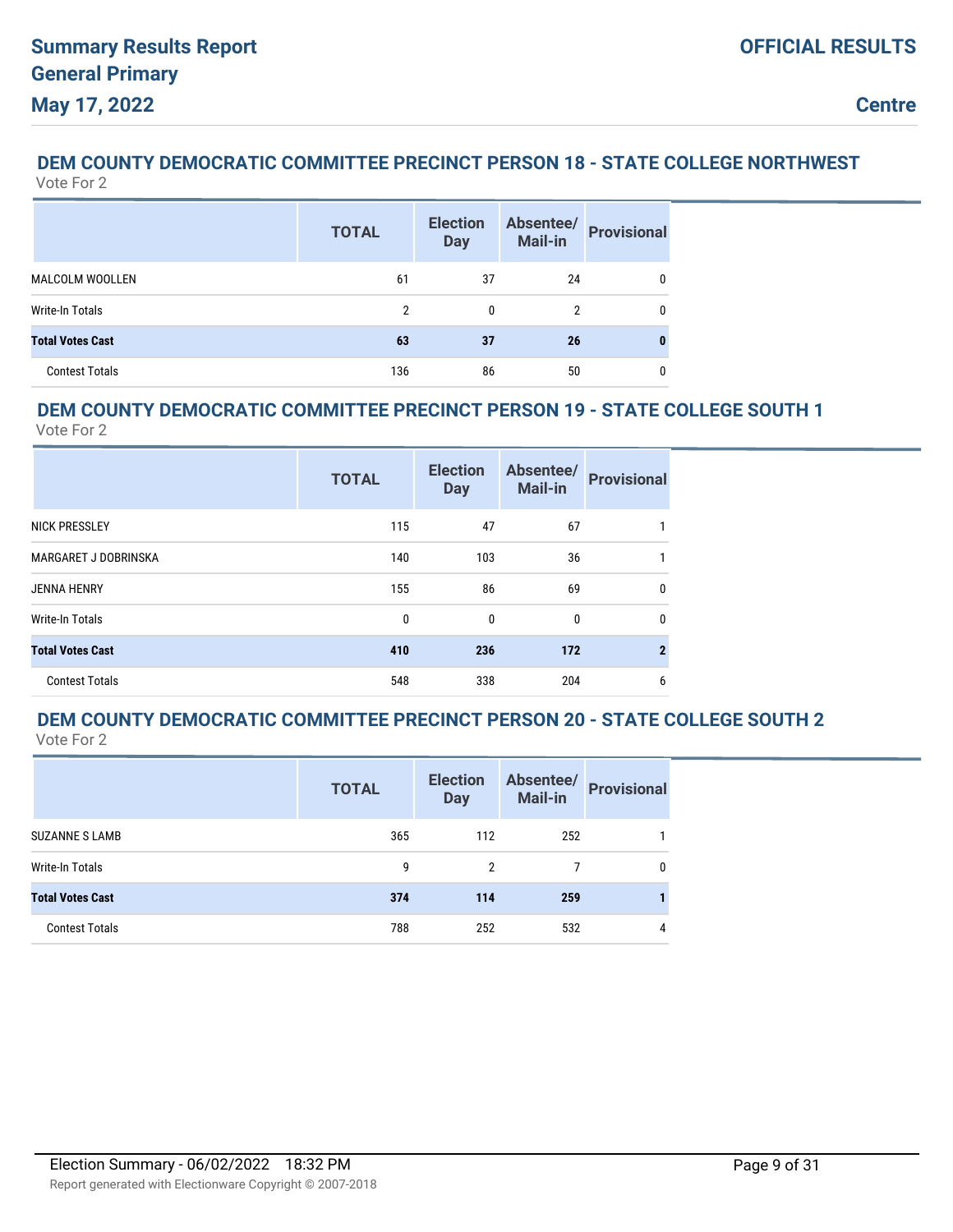#### **DEM COUNTY DEMOCRATIC COMMITTEE PRECINCT PERSON 21 - STATE COLLEGE SOUTHEAST** Vote For 2

|                         | <b>TOTAL</b>   | <b>Election</b><br><b>Day</b> | Absentee/<br>Mail-in | <b>Provisional</b> |
|-------------------------|----------------|-------------------------------|----------------------|--------------------|
| <b>JESSE L BARLOW</b>   | 243            | 126                           | 117                  | $\mathbf{0}$       |
| <b>ELAINE PRESTIA</b>   | 239            | 122                           | 117                  | $\mathbf{0}$       |
| <b>Write-In Totals</b>  | $\overline{2}$ | 1                             | 1                    | $\mathbf{0}$       |
| <b>Total Votes Cast</b> | 484            | 249                           | 235                  | 0                  |
| <b>Contest Totals</b>   | 684            | 368                           | 310                  | 6                  |

## **DEM COUNTY DEMOCRATIC COMMITTEE PRECINCT PERSON 22 - STATE COLLEGE SOUTH**

Vote For 2

|                         | <b>TOTAL</b> | <b>Election</b><br><b>Day</b> | Absentee/<br>Mail-in | <b>Provisional</b> |
|-------------------------|--------------|-------------------------------|----------------------|--------------------|
| <b>DOUG KEITH</b>       | 61           | 39                            | 22                   | 0                  |
| <b>CINDY KEITH</b>      | 63           | 37                            | 26                   | 0                  |
| Write-In Totals         | 5            | 5                             | $\bf{0}$             | 0                  |
| <b>Total Votes Cast</b> | 129          | 81                            | 48                   | 0                  |
| <b>Contest Totals</b>   | 160          | 102                           | 58                   | 0                  |

#### **DEM COUNTY DEMOCRATIC COMMITTEE PRECINCT PERSON 23 - STATE COLLEGE SOUTH** Vote For 2

|                         | <b>TOTAL</b> | <b>Election</b><br><b>Day</b> | Absentee/<br><b>Mail-in</b> | <b>Provisional</b> |
|-------------------------|--------------|-------------------------------|-----------------------------|--------------------|
| <b>TERRY MELTON</b>     | 181          | 112                           | 67                          | 2                  |
| <b>ROBERT MELTON</b>    | 173          | 104                           | 67                          | 2                  |
| Write-In Totals         |              |                               | 0                           | 0                  |
| <b>Total Votes Cast</b> | 355          | 217                           | 134                         |                    |
| <b>Contest Totals</b>   | 440          | 270                           | 166                         | 4                  |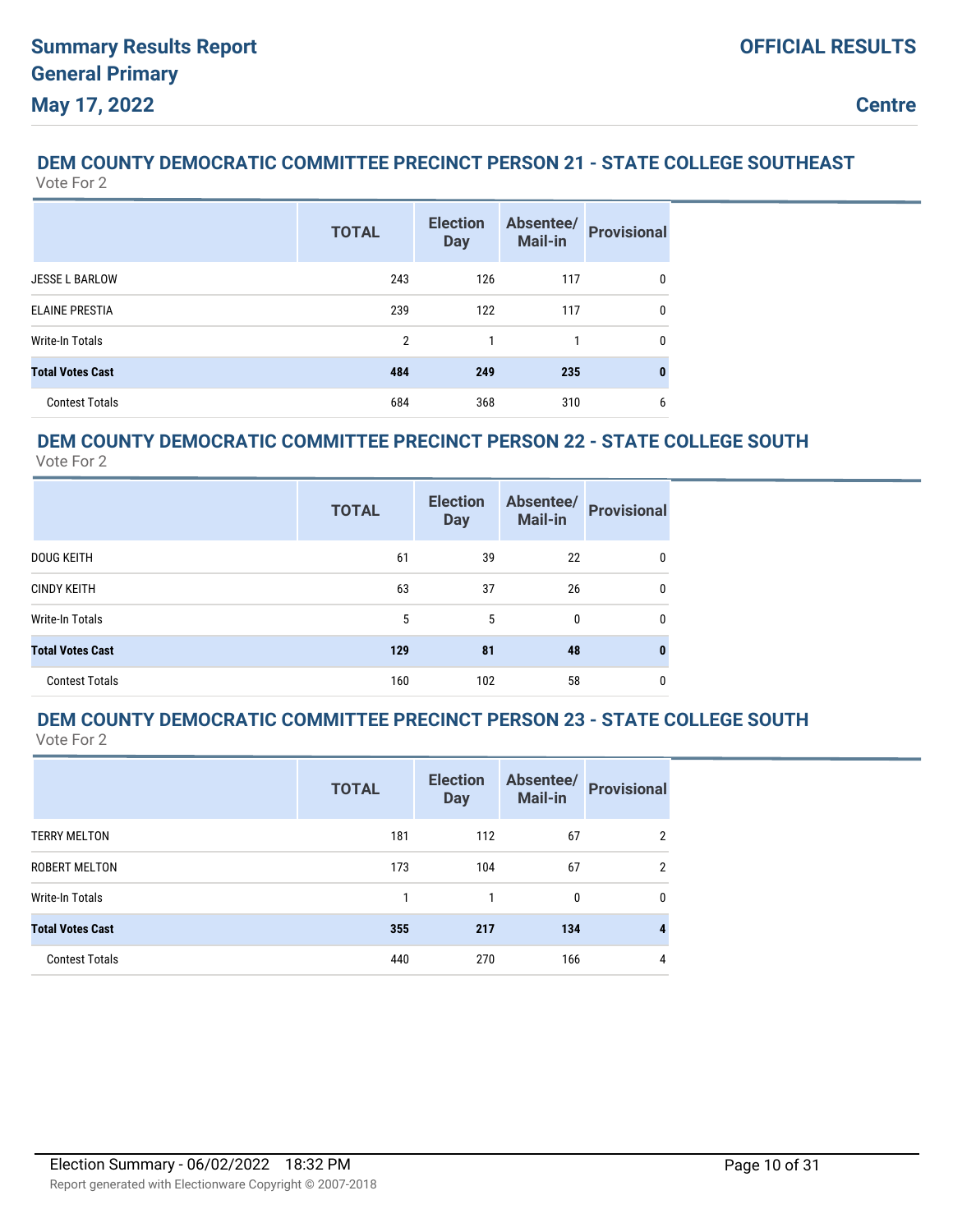#### **DEM COUNTY DEMOCRATIC COMMITTEE PRECINCT PERSON 24 - STATE COLLEGE EAST 1 - PSU** Vote For 2

|                         | <b>TOTAL</b> | <b>Election</b><br><b>Day</b> | Absentee/<br>Mail-in | <b>Provisional</b> |
|-------------------------|--------------|-------------------------------|----------------------|--------------------|
| <b>Write-In Totals</b>  | 6            | 6                             |                      |                    |
| <b>Total Votes Cast</b> | 6            |                               | 0                    |                    |
| <b>Contest Totals</b>   | 94           | 52                            | 42                   |                    |

### **DEM COUNTY DEMOCRATIC COMMITTEE PRECINCT PERSON 26 - STATE COLLEGE EAST 3**

Vote For 2

|                         | <b>TOTAL</b> | <b>Election</b><br><b>Day</b> | Absentee/<br><b>Mail-in</b> | <b>Provisional</b> |
|-------------------------|--------------|-------------------------------|-----------------------------|--------------------|
| <b>JOSH PORTNEY</b>     | 55           | 38                            | 17                          | 0                  |
| <b>RYLIE COOPER</b>     | 61           | 42                            | 19                          | 0                  |
| <b>Write-In Totals</b>  | 0            | 0                             | 0                           | 0                  |
| <b>Total Votes Cast</b> | 116          | 80                            | 36                          | 0                  |
| <b>Contest Totals</b>   | 166          | 114                           | 52                          | 0                  |

## **DEM COUNTY DEMOCRATIC COMMITTEE PRECINCT PERSON 29 - STATE COLLEGE EAST**

Vote For 2

|                         | <b>TOTAL</b> | <b>Election</b><br><b>Day</b> |    | Absentee/<br>Mail-in Provisional |
|-------------------------|--------------|-------------------------------|----|----------------------------------|
| Write-In Totals         |              |                               |    |                                  |
| <b>Total Votes Cast</b> |              |                               |    |                                  |
| <b>Contest Totals</b>   | 96           | 48                            | 48 |                                  |

#### **DEM COUNTY DEMOCRATIC COMMITTEE PRECINCT PERSON 30 - STATE COLLEGE EAST** Vote For 2

|                         | <b>TOTAL</b> | <b>Election</b><br><b>Day</b> | Absentee/<br>Mail-in | <b>Provisional</b> |
|-------------------------|--------------|-------------------------------|----------------------|--------------------|
| Write-In Totals         | 3            |                               | 3                    |                    |
| <b>Total Votes Cast</b> |              |                               |                      |                    |
| <b>Contest Totals</b>   | 64           | 30                            | 34                   |                    |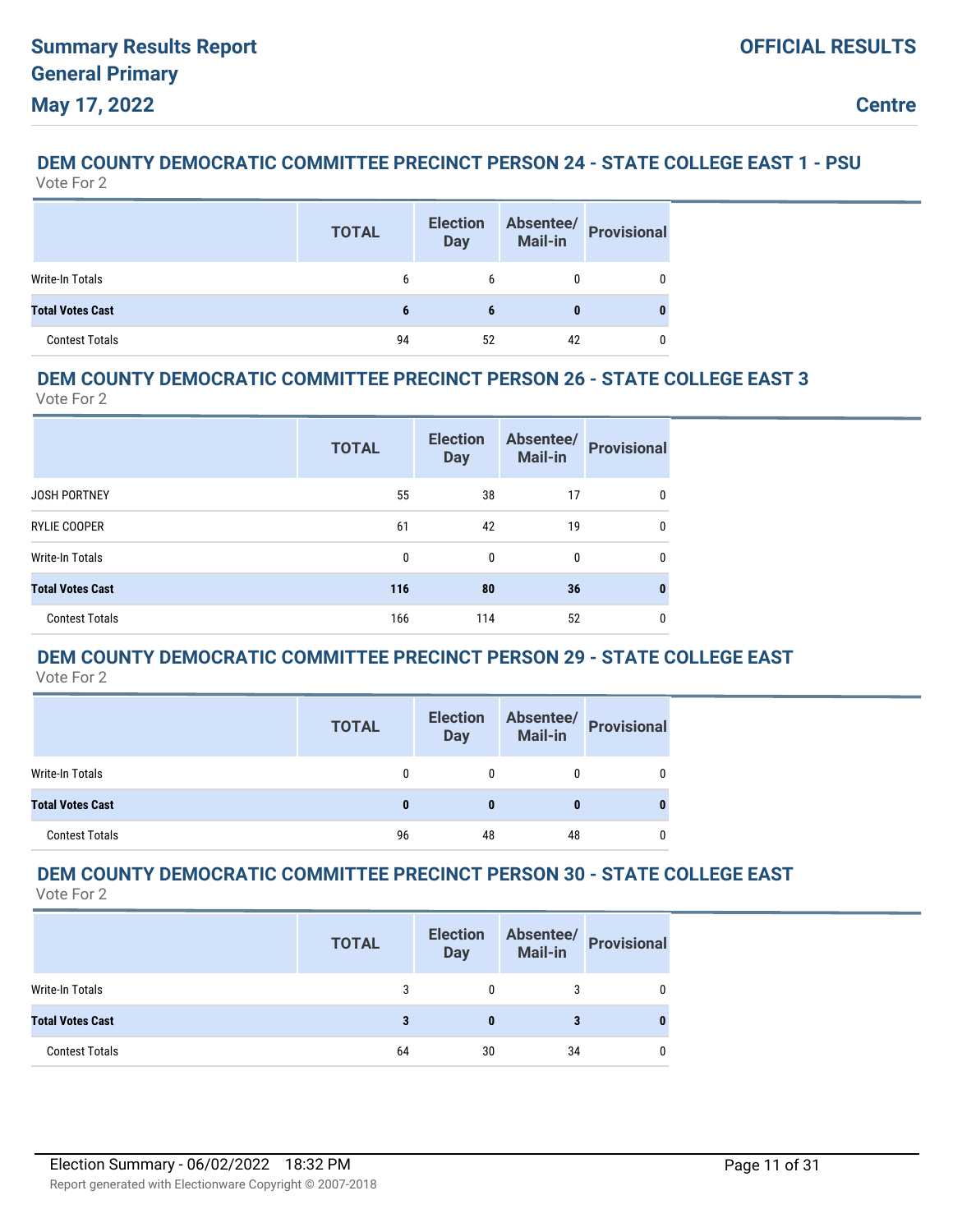# **DEM COUNTY DEMOCRATIC COMMITTEE PRECINCT PERSON 31 - STATE COLLEGE WEST 1**

| Vote For 2              |              |                               |                             |                    |
|-------------------------|--------------|-------------------------------|-----------------------------|--------------------|
|                         | <b>TOTAL</b> | <b>Election</b><br><b>Day</b> | Absentee/<br><b>Mail-in</b> | <b>Provisional</b> |
| <b>JIM LEOUS</b>        | 188          | 124                           | 64                          | $\mathbf{0}$       |
| ANA E ENRIQUEZ          | 136          | 78                            | 58                          | $\mathbf{0}$       |
| <b>Write-In Totals</b>  | 4            | 0                             | 4                           | 0                  |
| <b>Total Votes Cast</b> | 328          | 202                           | 126                         | 0                  |
| <b>Contest Totals</b>   | 452          | 282                           | 170                         | 0                  |
|                         |              |                               |                             |                    |

### **DEM COUNTY DEMOCRATIC COMMITTEE PRECINCT PERSON 32 - STATE COLLEGE WEST 2**

Vote For 2

|                           | <b>TOTAL</b> | <b>Election</b><br><b>Day</b> | Absentee/<br>Mail-in | <b>Provisional</b> |
|---------------------------|--------------|-------------------------------|----------------------|--------------------|
| KATHLEEN MCKINNON-LACHMAN | 197          | 122                           | 75                   | 0                  |
| PAUL M HALLACHER          | 173          | 109                           | 64                   | 0                  |
| Write-In Totals           | 0            | 0                             | 0                    | 0                  |
| <b>Total Votes Cast</b>   | 370          | 231                           | 139                  | 0                  |
| <b>Contest Totals</b>     | 480          | 310                           | 168                  | 2                  |

#### **DEM COUNTY DEMOCRATIC COMMITTEE PRECINCT PERSON 34 - STATE COLLEGE WEST** Vote For 2

|                         | <b>TOTAL</b> | <b>Election</b><br><b>Day</b> | Absentee/<br><b>Mail-in</b> | <b>Provisional</b> |
|-------------------------|--------------|-------------------------------|-----------------------------|--------------------|
| RITA S GRAEF            | 48           | 29                            | 18                          |                    |
| Write-In Totals         | 3            | 0                             | 3                           | 0                  |
| <b>Total Votes Cast</b> | 51           | 29                            | 21                          |                    |
| <b>Contest Totals</b>   | 114          | 66                            | 46                          | $\overline{2}$     |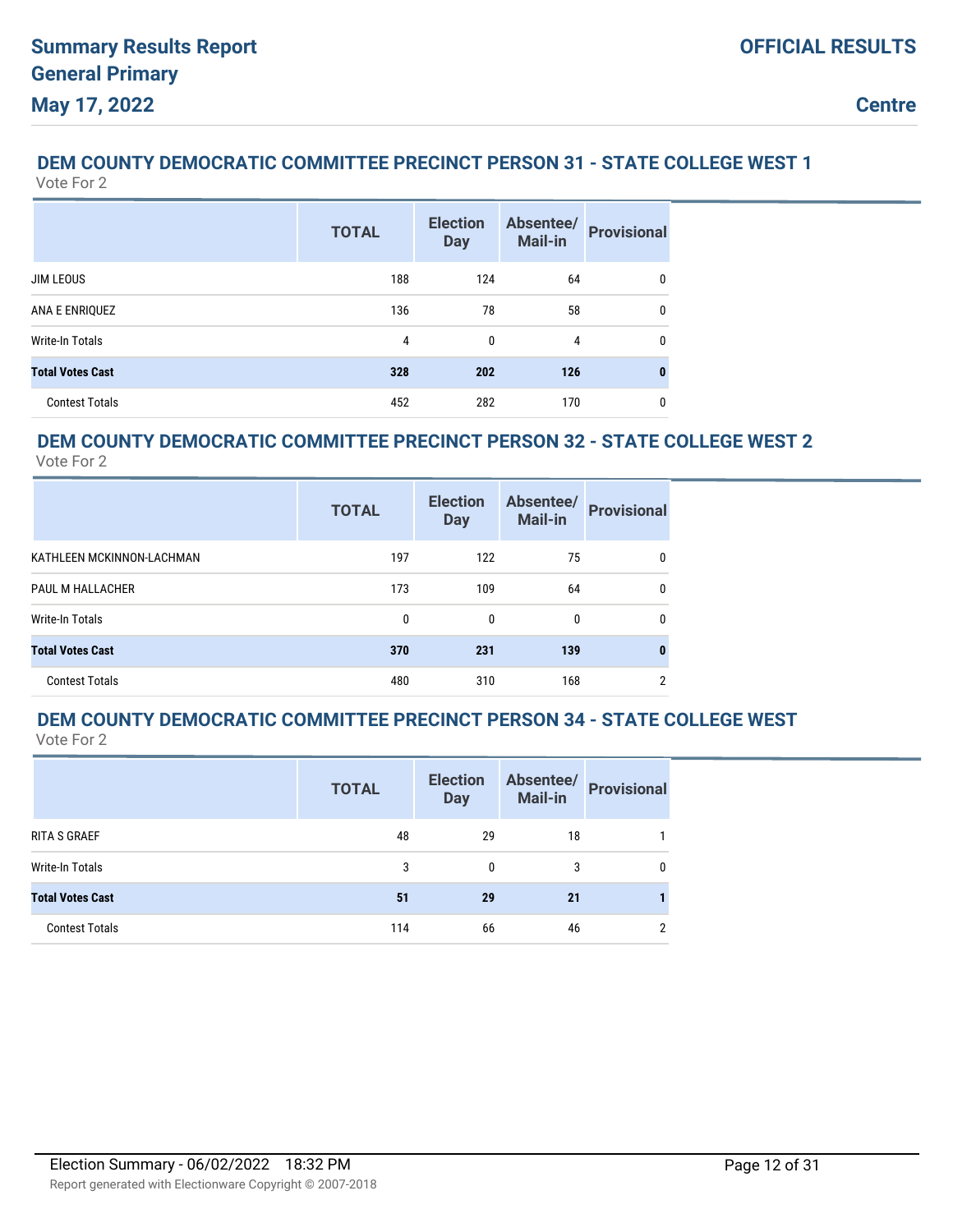#### **DEM COUNTY DEMOCRATIC COMMITTEE PRECINCT PERSON 35 - UNIONVILLE BOROUGH** Vote For 2

|                         | <b>TOTAL</b> | <b>Election</b><br><b>Day</b> | Absentee/<br>Mail-in | <b>Provisional</b> |
|-------------------------|--------------|-------------------------------|----------------------|--------------------|
| Write-In Totals         |              |                               |                      |                    |
| <b>Total Votes Cast</b> | 0            | 0                             |                      |                    |
| <b>Contest Totals</b>   | 38           | 30                            | 8                    |                    |

### **DEM COUNTY DEMOCRATIC COMMITTEE PRECINCT PERSON 36 - BENNER NORTH**

Vote For 2

|                         | <b>TOTAL</b> | <b>Election</b><br><b>Day</b> | Absentee/<br><b>Mail-in</b> | <b>Provisional</b> |
|-------------------------|--------------|-------------------------------|-----------------------------|--------------------|
| THOMAS KALINOWSKI       | 191          | 90                            | 99                          | ົ                  |
| Write-In Totals         | 24           | 23                            | 0                           |                    |
| <b>Total Votes Cast</b> | 215          | 113                           | 99                          |                    |
| <b>Contest Totals</b>   | 434          | 208                           | 222                         | 4                  |

### **DEM COUNTY DEMOCRATIC COMMITTEE PRECINCT PERSON 37 - BENNER SOUTH**

Vote For 2

|                         | <b>TOTAL</b> | <b>Election</b><br><b>Day</b> | <b>Mail-in</b> | Absentee/ Provisional |
|-------------------------|--------------|-------------------------------|----------------|-----------------------|
| Write-In Totals         | 13           | 8                             | 5              |                       |
| <b>Total Votes Cast</b> | 13           | 8                             | 5              |                       |
| <b>Contest Totals</b>   | 542          | 226                           | 312            |                       |

### **DEM COUNTY DEMOCRATIC COMMITTEE PRECINCT PERSON 38 - BOGGS EAST**

|                         | <b>TOTAL</b> | <b>Election</b><br><b>Day</b> | Absentee/<br>Mail-in | <b>Provisional</b> |
|-------------------------|--------------|-------------------------------|----------------------|--------------------|
| Write-In Totals         | 20           | 17                            |                      |                    |
| <b>Total Votes Cast</b> | 20           | 17                            | з                    |                    |
| <b>Contest Totals</b>   | 148          | 80                            | 68                   |                    |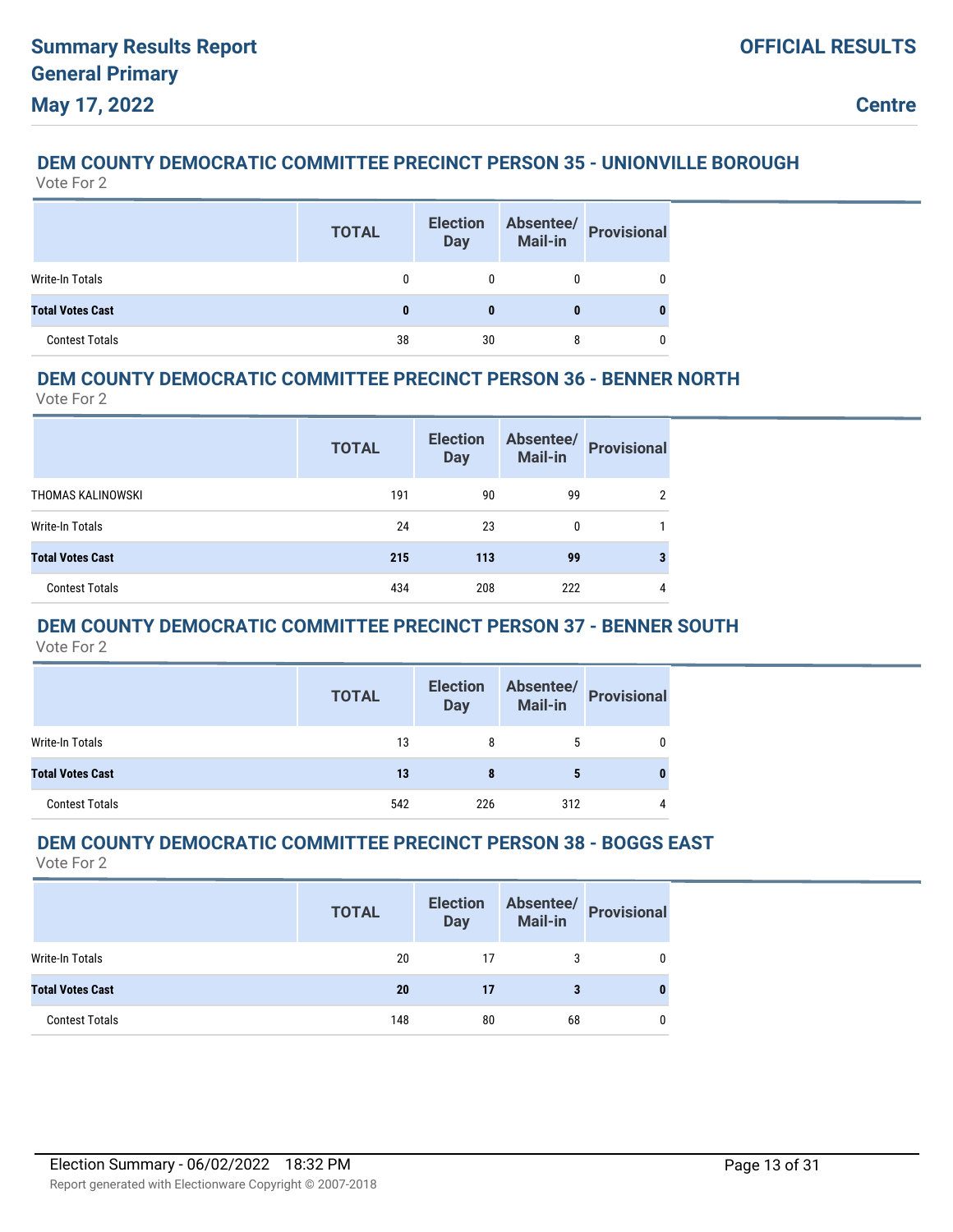### **DEM COUNTY DEMOCRATIC COMMITTEE PRECINCT PERSON 39 - BOGGS WEST**

Vote For 2

|                         | <b>TOTAL</b> | <b>Election</b><br><b>Day</b> | Absentee/<br>Mail-in | <b>Provisional</b> |
|-------------------------|--------------|-------------------------------|----------------------|--------------------|
| <b>Write-In Totals</b>  |              |                               |                      |                    |
| <b>Total Votes Cast</b> |              |                               | 0                    |                    |
| <b>Contest Totals</b>   | 238          | 136                           | 102                  |                    |

### **DEM COUNTY DEMOCRATIC COMMITTEE PRECINCT PERSON 40 - BURNSIDE TOWNSHIP**

Vote For 2

|                         | <b>TOTAL</b> | <b>Election</b><br><b>Day</b> | <b>Mail-in</b> | Absentee/ Provisional |
|-------------------------|--------------|-------------------------------|----------------|-----------------------|
| Write-In Totals         | 0            | 0                             |                |                       |
| <b>Total Votes Cast</b> | 0            |                               |                |                       |
| <b>Contest Totals</b>   | 52           | 38                            | 14             |                       |

## **DEM COUNTY DEMOCRATIC COMMITTEE PRECINCT PERSON 41 - COLLEGE NORTH**

Vote For 2

|                         | <b>TOTAL</b> | <b>Election</b><br><b>Day</b> | Absentee/<br><b>Mail-in</b> | <b>Provisional</b> |
|-------------------------|--------------|-------------------------------|-----------------------------|--------------------|
| <b>JESSICA O'HARA</b>   | 449          | 211                           | 238                         | 0                  |
| LORI SMITH              | 406          | 183                           | 223                         | 0                  |
| Write-In Totals         | 5            | 2                             | 3                           | 0                  |
| <b>Total Votes Cast</b> | 860          | 396                           | 464                         | 0                  |
| <b>Contest Totals</b>   | 1,054        | 498                           | 556                         | 0                  |

## **DEM COUNTY DEMOCRATIC COMMITTEE PRECINCT PERSON 42 - COLLEGE SOUTH**

|                                | <b>TOTAL</b> | <b>Election</b><br><b>Day</b> | Absentee/<br><b>Mail-in</b> | <b>Provisional</b> |
|--------------------------------|--------------|-------------------------------|-----------------------------|--------------------|
| <b>MELISSA PALACIOS YAHNER</b> | 370          | 129                           | 240                         |                    |
| <b>CHERYL BOHN</b>             | 359          | 117                           | 240                         | 2                  |
| Write-In Totals                |              | $\mathbf{0}$                  |                             | $\mathbf{0}$       |
| <b>Total Votes Cast</b>        | 730          | 246                           | 481                         | 3                  |
| <b>Contest Totals</b>          | 938          | 350                           | 584                         | 4                  |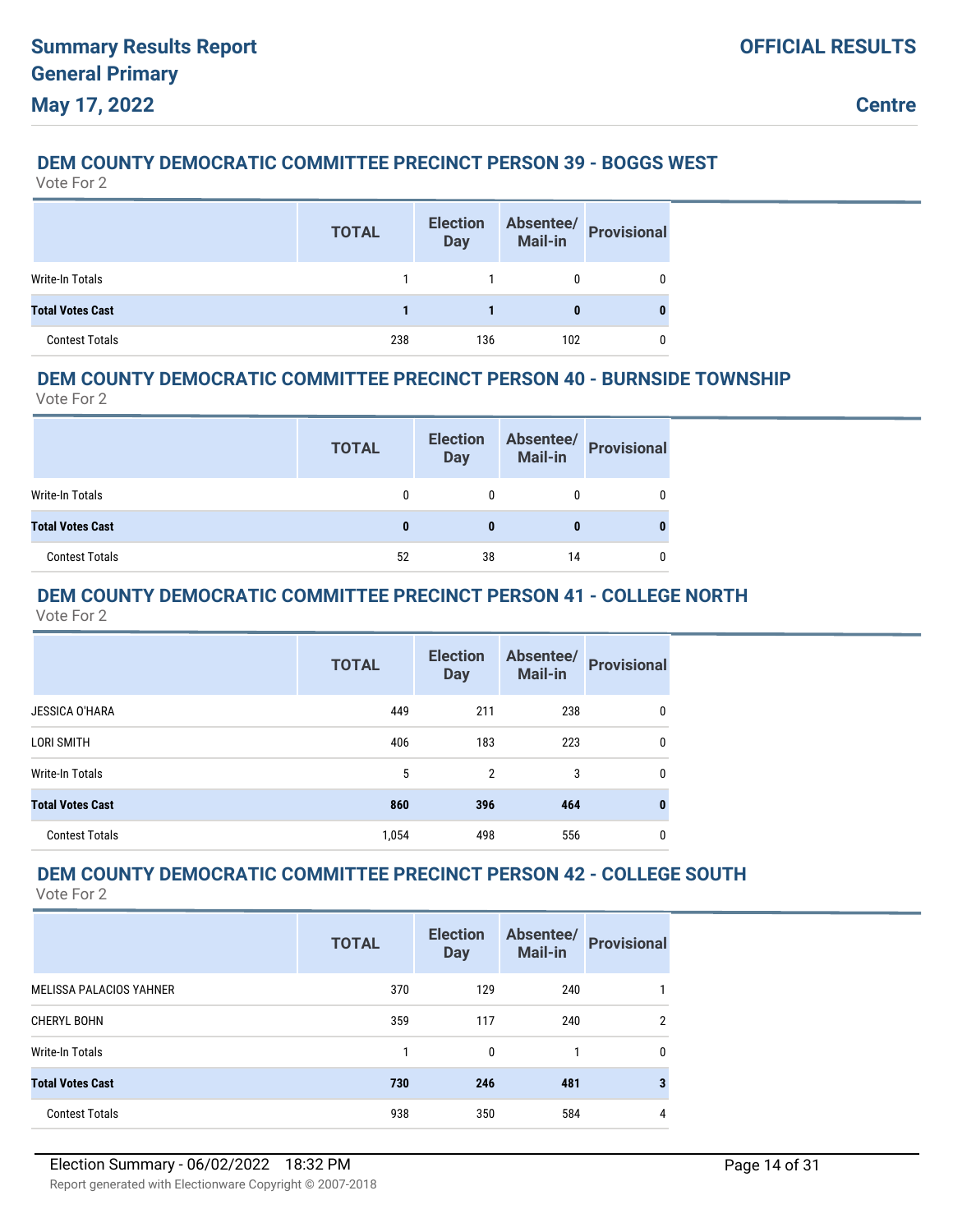### **DEM COUNTY DEMOCRATIC COMMITTEE PRECINCT PERSON 43 - COLLEGE EAST**

Vote For 2

|                         | <b>TOTAL</b> | <b>Election</b><br><b>Day</b> | Absentee/<br>Mail-in | <b>Provisional</b> |
|-------------------------|--------------|-------------------------------|----------------------|--------------------|
| ANNE T DEMO             | 328          | 170                           | 157                  |                    |
| NICHOLAS E BEILING      | 245          | 123                           | 121                  |                    |
| Write-In Totals         | 4            | 4                             | 0                    | 0                  |
| <b>Total Votes Cast</b> | 577          | 297                           | 278                  | 2                  |
| <b>Contest Totals</b>   | 792          | 432                           | 358                  | ≘                  |

### **DEM COUNTY DEMOCRATIC COMMITTEE PRECINCT PERSON 44 - COLLEGE WEST**

Vote For 2

|                         | <b>TOTAL</b> | <b>Election</b><br><b>Day</b> | Absentee/<br><b>Mail-in</b> | <b>Provisional</b> |
|-------------------------|--------------|-------------------------------|-----------------------------|--------------------|
| <b>REGAN W TAKAC</b>    | 148          | 91                            | 55                          |                    |
| Write-In Totals         | 5            | 3                             | 2                           | 0                  |
| <b>Total Votes Cast</b> | 153          | 94                            | 57                          |                    |
| <b>Contest Totals</b>   | 356          | 222                           | 128                         | b                  |

### **DEM COUNTY DEMOCRATIC COMMITTEE PRECINCT PERSON 45 - CURTIN NORTH**

Vote For 2

|                         | <b>TOTAL</b> | <b>Election</b><br><b>Day</b> | Absentee/<br><b>Mail-in</b> | <b>Provisional</b> |
|-------------------------|--------------|-------------------------------|-----------------------------|--------------------|
| Write-In Totals         |              |                               |                             |                    |
| <b>Total Votes Cast</b> |              |                               |                             |                    |
| <b>Contest Totals</b>   | 20           | 20                            |                             |                    |

#### **DEM COUNTY DEMOCRATIC COMMITTEE PRECINCT PERSON 46 - CURTIN SOUTH** Vote For 2

|                         | <b>TOTAL</b> | <b>Election</b><br><b>Day</b> | Absentee/<br>Mail-in | <b>Provisional</b> |
|-------------------------|--------------|-------------------------------|----------------------|--------------------|
| Write-In Totals         |              |                               |                      |                    |
| <b>Total Votes Cast</b> |              |                               |                      |                    |
| <b>Contest Totals</b>   | 74           | 52                            | 22                   |                    |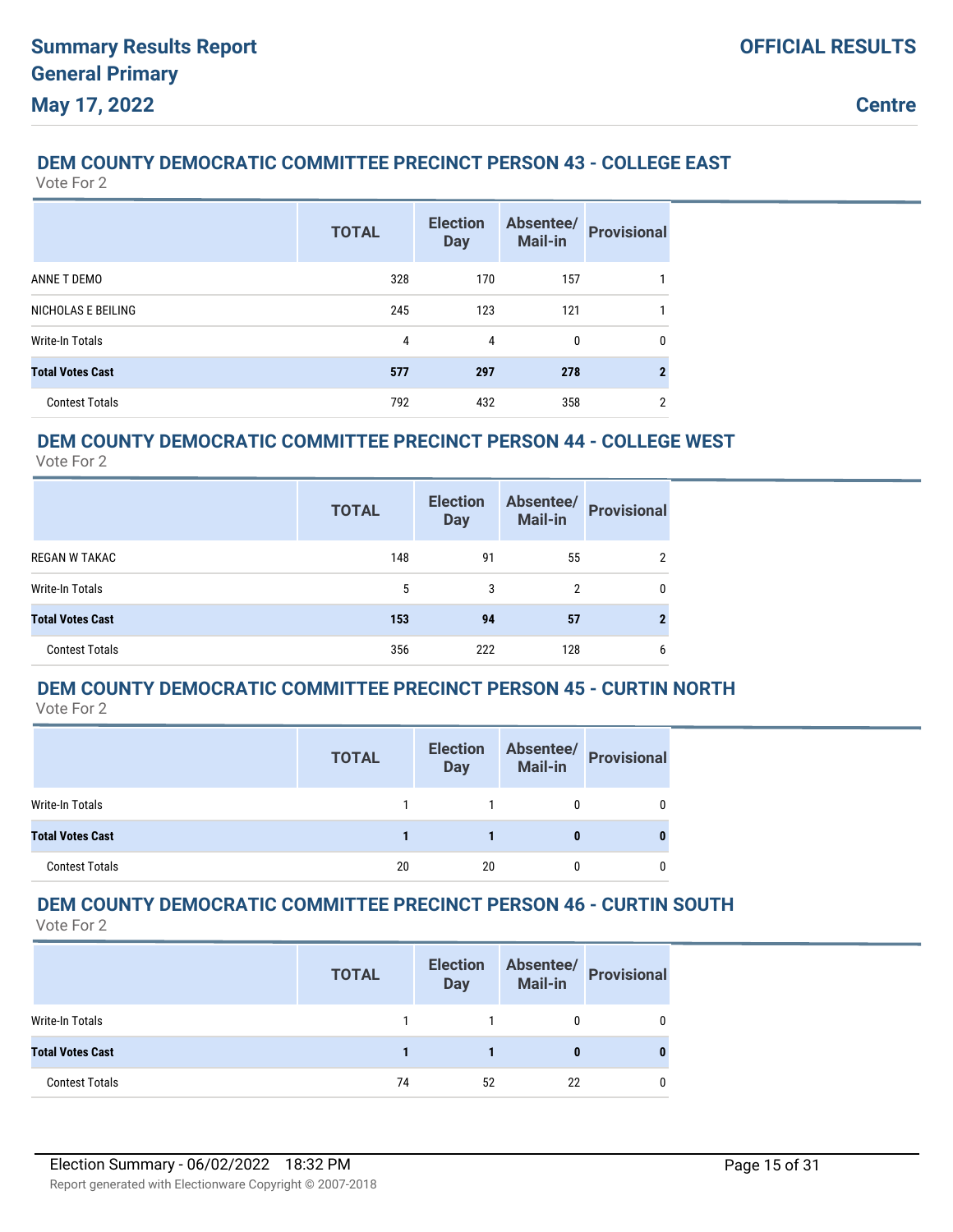## **DEM COUNTY DEMOCRATIC COMMITTEE PRECINCT PERSON 47 - FERGUSON NORTH 1**

Vote For 2

|                         | <b>TOTAL</b> | <b>Election</b><br><b>Day</b> | Absentee/<br><b>Mail-in</b> | <b>Provisional</b> |
|-------------------------|--------------|-------------------------------|-----------------------------|--------------------|
| <b>JENNIE C TASHEFF</b> | 243          | 113                           | 130                         | 0                  |
| <b>STEVE TASHEFF</b>    | 128          | 49                            | 79                          | 0                  |
| <b>OMARI PATTERSON</b>  | 197          | 105                           | 92                          | 0                  |
| <b>Write-In Totals</b>  | 3            | 1                             | $\overline{2}$              | 0                  |
| <b>Total Votes Cast</b> | 571          | 268                           | 303                         | $\bf{0}$           |
| <b>Contest Totals</b>   | 736          | 364                           | 372                         | 0                  |

#### **DEM COUNTY DEMOCRATIC COMMITTEE PRECINCT PERSON 48 - FERGUSON NORTH 2** Vote For 2

|                            | <b>TOTAL</b> | <b>Election</b><br><b>Day</b> | Absentee/<br><b>Mail-in</b> | <b>Provisional</b> |
|----------------------------|--------------|-------------------------------|-----------------------------|--------------------|
| <b>DOROTHY EVENSEN</b>     | 176          | 83                            | 93                          | 0                  |
| <b>CARLA M ROSER-JONES</b> | 171          | 79                            | 92                          | 0                  |
| <b>Write-In Totals</b>     | $\mathbf{0}$ | 0                             | 0                           | 0                  |
| <b>Total Votes Cast</b>    | 347          | 162                           | 185                         | 0                  |
| <b>Contest Totals</b>      | 444          | 218                           | 226                         | 0                  |

#### **DEM COUNTY DEMOCRATIC COMMITTEE PRECINCT PERSON 49 - FERGUSON NORTHEAST 1** Vote For 2

|                          | <b>TOTAL</b> | <b>Election</b><br><b>Day</b> | Absentee/<br><b>Mail-in</b> | <b>Provisional</b> |
|--------------------------|--------------|-------------------------------|-----------------------------|--------------------|
| KATHLEEN MARION SCHWARTZ | 246          | 122                           | 124                         | 0                  |
| <b>SUSAN WERNER</b>      | 254          | 121                           | 133                         | 0                  |
| Write-In Totals          | 0            | 0                             | 0                           | 0                  |
| <b>Total Votes Cast</b>  | 500          | 243                           | 257                         | 0                  |
| <b>Contest Totals</b>    | 620          | 316                           | 304                         | 0                  |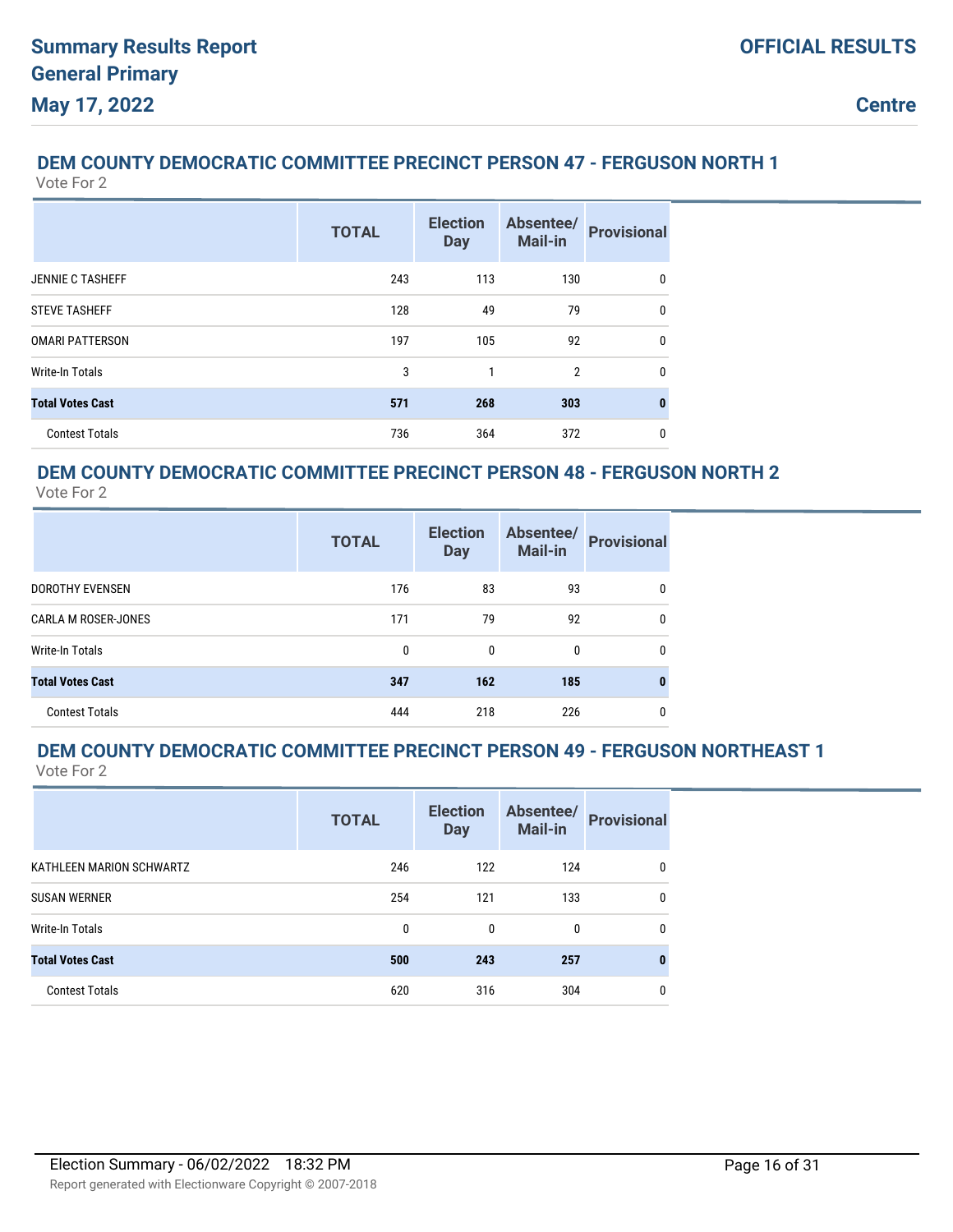#### **DEM COUNTY DEMOCRATIC COMMITTEE PRECINCT PERSON 50 - FERGUSON NORTHEAST 2** Vote For 2

|                            | <b>TOTAL</b> | <b>Election</b><br><b>Day</b> | Absentee/<br>Mail-in | <b>Provisional</b> |
|----------------------------|--------------|-------------------------------|----------------------|--------------------|
| <b>JOY VINCENT-KILLIAN</b> | 134          | 73                            | 61                   | 0                  |
| <b>PATRICIA STEPHENS</b>   | 128          | 62                            | 66                   | 0                  |
| <b>Write-In Totals</b>     | 3            | 3                             | 0                    | 0                  |
| <b>Total Votes Cast</b>    | 265          | 138                           | 127                  |                    |
| <b>Contest Totals</b>      | 334          | 188                           | 146                  | 0                  |

### **DEM COUNTY DEMOCRATIC COMMITTEE PRECINCT PERSON 51 - FERGUSON EAST**

Vote For 2

|                               | <b>TOTAL</b> | <b>Election</b><br><b>Day</b> | Absentee/<br><b>Mail-in</b> | <b>Provisional</b> |
|-------------------------------|--------------|-------------------------------|-----------------------------|--------------------|
| ERIK DENLINGER                | 206          | 120                           | 86                          | 0                  |
| <b>CATHERINE M VANDENBERG</b> | 254          | 149                           | 105                         | 0                  |
| Write-In Totals               | 0            | 0                             | 0                           | 0                  |
| <b>Total Votes Cast</b>       | 460          | 269                           | 191                         | 0                  |
| <b>Contest Totals</b>         | 606          | 372                           | 234                         | 0                  |

## **DEM COUNTY DEMOCRATIC COMMITTEE PRECINCT PERSON 52 - FERGUSON WEST**

|                         | <b>TOTAL</b> | <b>Election</b><br><b>Day</b> | Absentee/<br><b>Mail-in</b> | <b>Provisional</b> |
|-------------------------|--------------|-------------------------------|-----------------------------|--------------------|
| ANDREW MCKINNON         | 193          | 106                           | 86                          |                    |
| Write-In Totals         | 10           | 9                             | 0                           |                    |
| <b>Total Votes Cast</b> | 203          | 115                           | 86                          |                    |
| <b>Contest Totals</b>   | 430          | 244                           | 184                         | 2                  |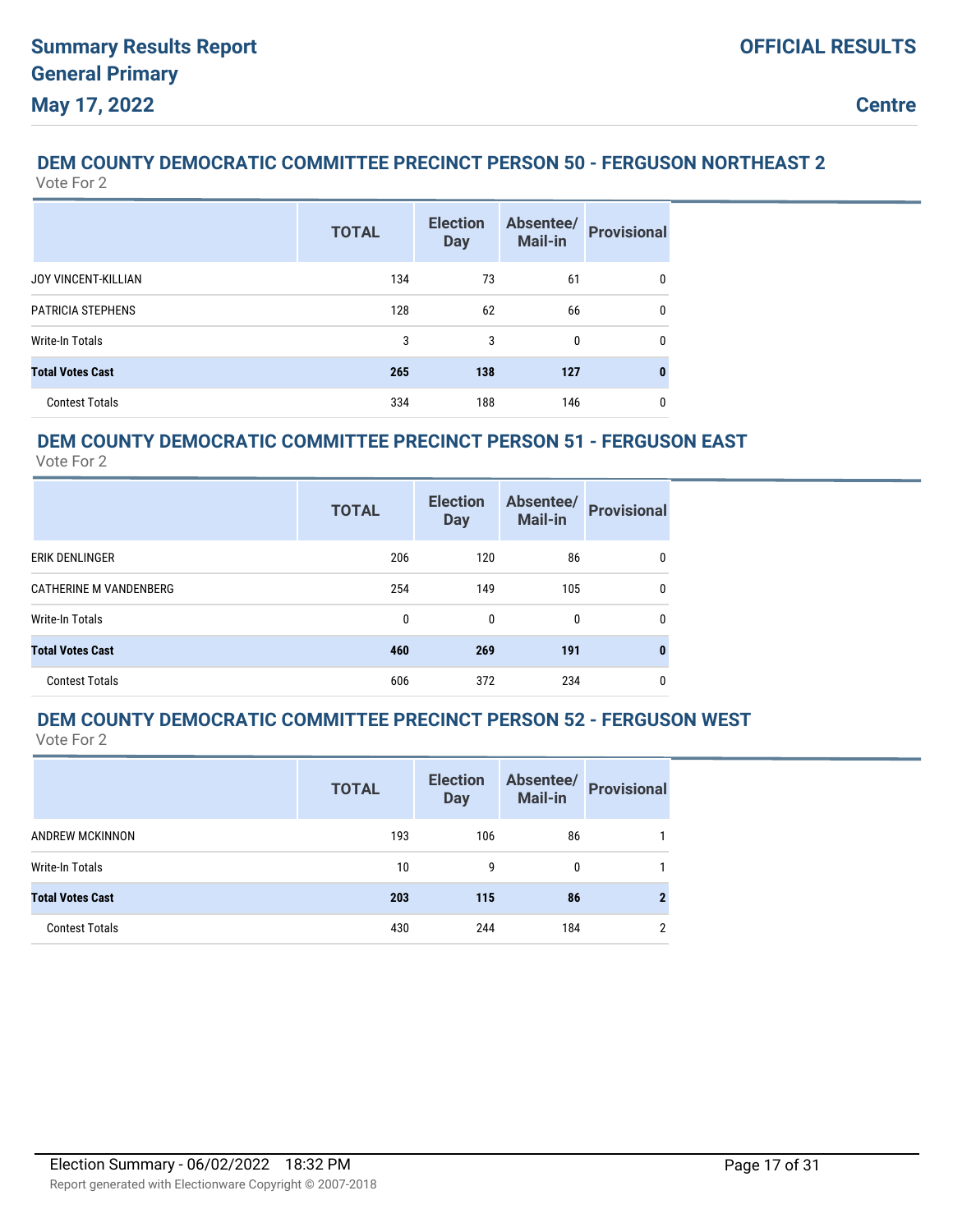## **DEM COUNTY DEMOCRATIC COMMITTEE PRECINCT PERSON 53 - GREGG TOWNSHIP**

Vote For 2

|                         | <b>TOTAL</b> | <b>Election</b><br><b>Day</b> | <b>Absentee/</b><br>Mail-in | <b>Provisional</b> |
|-------------------------|--------------|-------------------------------|-----------------------------|--------------------|
| Write-In Totals         | 20           | 14                            |                             |                    |
| <b>Total Votes Cast</b> | 20           | 14                            | 6                           |                    |
| <b>Contest Totals</b>   | 404          | 198                           | 206                         |                    |

### **DEM COUNTY DEMOCRATIC COMMITTEE PRECINCT PERSON 54 - HAINES TOWNSHIP**

Vote For 2

|                         | <b>TOTAL</b> | <b>Election</b><br><b>Day</b> | Absentee/<br><b>Mail-in</b> | <b>Provisional</b> |
|-------------------------|--------------|-------------------------------|-----------------------------|--------------------|
| ANDREA L VONADA         | 92           | 54                            | 37                          |                    |
| <b>JEREMY S BREON</b>   | 90           | 55                            | 34                          |                    |
| Write-In Totals         | 2            | 2                             | $\Omega$                    | $\mathbf{0}$       |
| <b>Total Votes Cast</b> | 184          | 111                           | 71                          |                    |
| <b>Contest Totals</b>   | 226          | 146                           | 78                          | ≘                  |

## **DEM COUNTY DEMOCRATIC COMMITTEE PRECINCT PERSON 55 - HALFMOON PROPER**

Vote For 2

|                         | <b>TOTAL</b> | <b>Election</b><br><b>Day</b> | Absentee/<br>Mail-in | <b>Provisional</b> |
|-------------------------|--------------|-------------------------------|----------------------|--------------------|
| Write-In Totals         | 10           | 3                             |                      |                    |
| <b>Total Votes Cast</b> | 10           | 3                             |                      |                    |
| <b>Contest Totals</b>   | 250          | 156                           | 90                   | 4                  |

## **DEM COUNTY DEMOCRATIC COMMITTEE PRECINCT PERSON 56 - HARRIS EAST**

|                           | <b>TOTAL</b> | <b>Election</b><br><b>Day</b> | Absentee/<br>Mail-in | <b>Provisional</b> |
|---------------------------|--------------|-------------------------------|----------------------|--------------------|
| <b>KEN KLINE SMELTZER</b> | 403          | 149                           | 253                  |                    |
| <b>DIANNE GREGG</b>       | 444          | 177                           | 266                  |                    |
| <b>Write-In Totals</b>    | 10           | 7                             | 3                    | $\mathbf{0}$       |
| <b>Total Votes Cast</b>   | 857          | 333                           | 522                  | $\mathbf{2}$       |
| <b>Contest Totals</b>     | 1,088        | 442                           | 642                  | 4                  |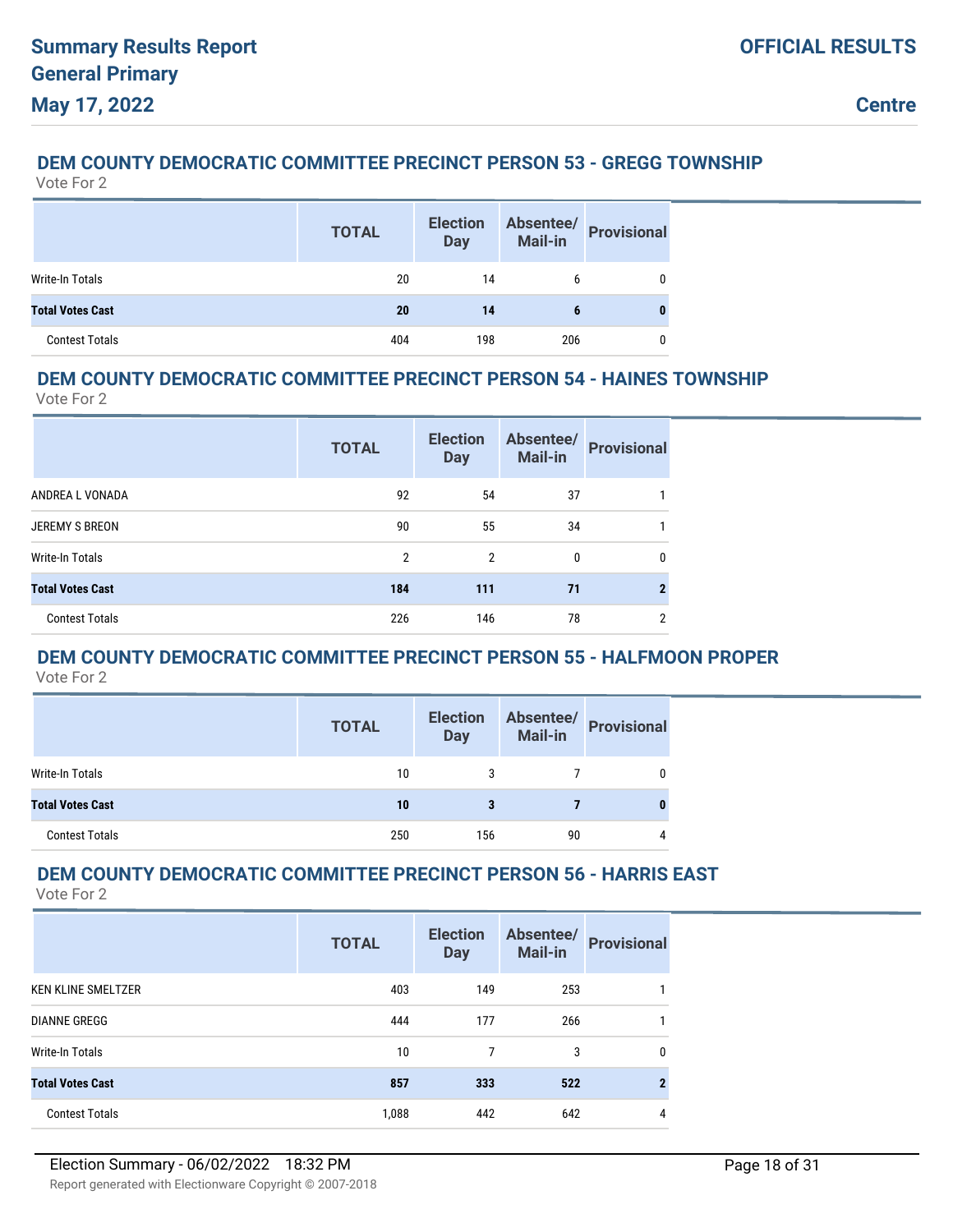### **DEM COUNTY DEMOCRATIC COMMITTEE PRECINCT PERSON 57 - HARRIS WEST**

Vote For 2

|                         | <b>TOTAL</b>   | <b>Election</b><br><b>Day</b> | Absentee/<br>Mail-in | <b>Provisional</b> |
|-------------------------|----------------|-------------------------------|----------------------|--------------------|
| ROBERT POTTER           | 375            | 183                           | 192                  | 0                  |
| <b>JENNIFER WAGNER</b>  | 368            | 192                           | 176                  | 0                  |
| <b>Write-In Totals</b>  | $\overline{2}$ | $\overline{2}$                | 0                    | 0                  |
| <b>Total Votes Cast</b> | 745            | 377                           | 368                  | 0                  |
| <b>Contest Totals</b>   | 990            | 516                           | 472                  | C                  |

### **DEM COUNTY DEMOCRATIC COMMITTEE PRECINCT PERSON 58 - HOWARD TOWNSHIP**

Vote For 2

|                         | <b>TOTAL</b> | <b>Election</b><br><b>Day</b> | Absentee/<br><b>Mail-in</b> | Provisional |
|-------------------------|--------------|-------------------------------|-----------------------------|-------------|
| Write-In Totals         |              |                               |                             |             |
| <b>Total Votes Cast</b> | 0            |                               | 0                           | 0           |
| <b>Contest Totals</b>   | 158          | 80                            | 78                          |             |

#### **DEM COUNTY DEMOCRATIC COMMITTEE PRECINCT PERSON 59 - HUSTON TOWNSHIP** Vote For 2

|                         | <b>TOTAL</b> | <b>Election</b><br><b>Day</b> | Absentee/<br><b>Mail-in</b> | <b>Provisional</b> |
|-------------------------|--------------|-------------------------------|-----------------------------|--------------------|
| <b>MARGARET SWOBODA</b> | 90           | 42                            | 45                          | 3                  |
| <b>Write-In Totals</b>  |              | 0                             |                             | 0                  |
| <b>Total Votes Cast</b> | 91           | 42                            | 46                          |                    |
| <b>Contest Totals</b>   | 190          | 90                            | 94                          | 6                  |

#### **DEM COUNTY DEMOCRATIC COMMITTEE PRECINCT PERSON 60 - LIBERTY TOWNSHIP** Vote For 2

|                         | <b>TOTAL</b> | <b>Election</b><br><b>Day</b> | Absentee/<br>Mail-in | Provisional |
|-------------------------|--------------|-------------------------------|----------------------|-------------|
| Write-In Totals         |              |                               |                      |             |
| <b>Total Votes Cast</b> |              |                               |                      |             |
| <b>Contest Totals</b>   | 222          | 142                           | 80                   |             |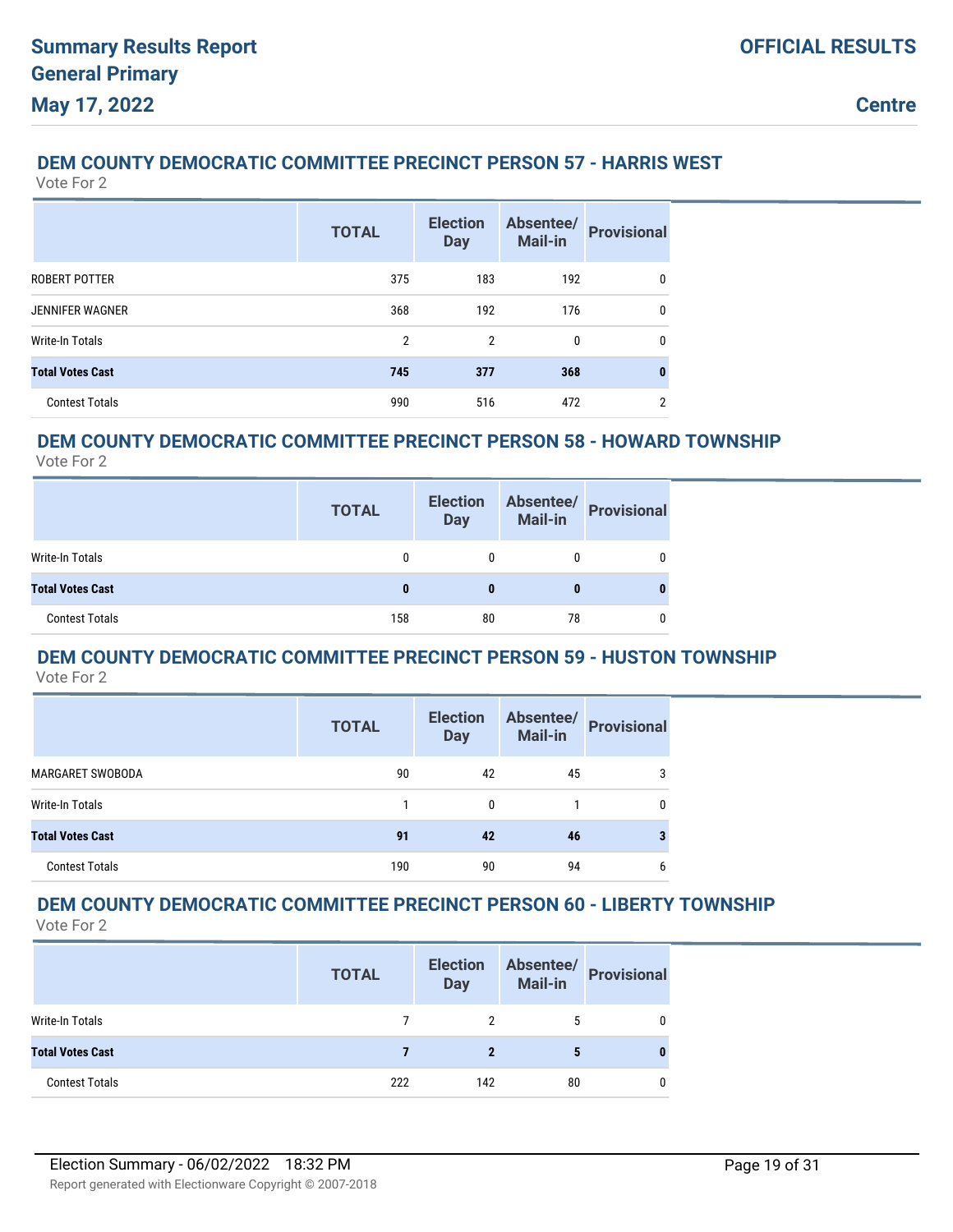## **DEM COUNTY DEMOCRATIC COMMITTEE PRECINCT PERSON 61 - MARION TOWNSHIP**

Vote For 2

|                         | <b>TOTAL</b> | <b>Election</b><br><b>Day</b> | Absentee/<br>Mail-in | <b>Provisional</b> |
|-------------------------|--------------|-------------------------------|----------------------|--------------------|
| Write-In Totals         |              |                               |                      |                    |
| <b>Total Votes Cast</b> |              |                               |                      |                    |
| <b>Contest Totals</b>   | 122          | 92                            | 30                   |                    |

### **DEM COUNTY DEMOCRATIC COMMITTEE PRECINCT PERSON 62 - MILES EAST**

Vote For 2

|                         | <b>TOTAL</b> | <b>Election</b><br><b>Day</b> | Absentee/<br>Mail-in | <b>Provisional</b> |
|-------------------------|--------------|-------------------------------|----------------------|--------------------|
| Write-In Totals         |              |                               |                      |                    |
| <b>Total Votes Cast</b> |              |                               | 2                    |                    |
| <b>Contest Totals</b>   | 134          | 82                            | 50                   |                    |

### **DEM COUNTY DEMOCRATIC COMMITTEE PRECINCT PERSON 63 - MILES WEST**

Vote For 2

|                         | <b>TOTAL</b> | <b>Election</b><br><b>Day</b> |    | Absentee/<br>Mail-in<br>Provisional |
|-------------------------|--------------|-------------------------------|----|-------------------------------------|
| Write-In Totals         | 0            | 0                             | 0  | 0                                   |
| <b>Total Votes Cast</b> | $\bf{0}$     | 0                             | 0  | $\bf{0}$                            |
| <b>Contest Totals</b>   | 46           | 34                            | 12 | 0                                   |

# **DEM COUNTY DEMOCRATIC COMMITTEE PRECINCT PERSON 64 - PATTON NORTH 1**

|                         | <b>TOTAL</b> | <b>Election</b><br><b>Day</b> | Absentee/<br>Mail-in | <b>Provisional</b> |
|-------------------------|--------------|-------------------------------|----------------------|--------------------|
| TAMARA A DOWNSBROUGH    | 321          | 134                           | 187                  | 0                  |
| <b>MARY M DUPUIS</b>    | 333          | 125                           | 208                  | 0                  |
| <b>Write-In Totals</b>  | 8            | 2                             | 6                    | $\mathbf{0}$       |
| <b>Total Votes Cast</b> | 662          | 261                           | 401                  | 0                  |
| <b>Contest Totals</b>   | 878          | 352                           | 524                  | 2                  |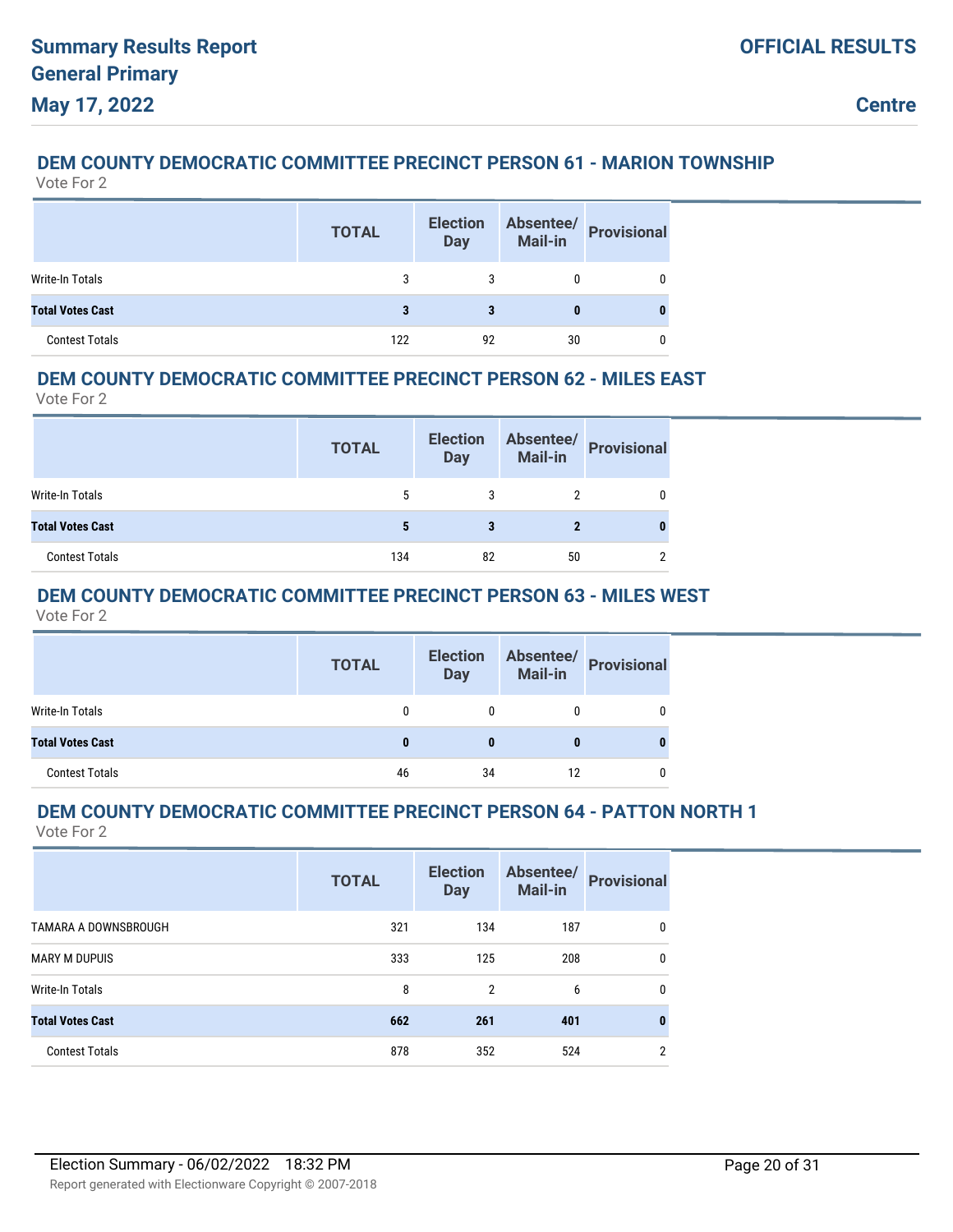### **DEM COUNTY DEMOCRATIC COMMITTEE PRECINCT PERSON 65 - PATTON NORTH 2**

Vote For 2

|                         | <b>TOTAL</b> | <b>Election</b><br><b>Day</b> | Absentee/<br><b>Mail-in</b> | <b>Provisional</b> |
|-------------------------|--------------|-------------------------------|-----------------------------|--------------------|
| ERIC DOBERSTEIN         | 322          | 154                           | 167                         |                    |
| <b>DAN TREVINO</b>      | 343          | 164                           | 178                         |                    |
| Write-In Totals         | 6            | 4                             | $\overline{2}$              | $\mathbf{0}$       |
| <b>Total Votes Cast</b> | 671          | 322                           | 347                         | $\mathbf{2}$       |
| <b>Contest Totals</b>   | 892          | 440                           | 450                         | 2                  |

### **DEM COUNTY DEMOCRATIC COMMITTEE PRECINCT PERSON 66 - PATTON SOUTH 1**

Vote For 2

|                          | <b>TOTAL</b> | <b>Election</b><br><b>Day</b> | Absentee/<br><b>Mail-in</b> | <b>Provisional</b> |
|--------------------------|--------------|-------------------------------|-----------------------------|--------------------|
| <b>BRANDIN MCDONOUGH</b> | 220          | 126                           | 94                          |                    |
| Write-In Totals          | 3            | 3                             | 0                           |                    |
| <b>Total Votes Cast</b>  | 223          | 129                           | 94                          |                    |
| <b>Contest Totals</b>    | 498          | 276                           | 222                         |                    |

## **DEM COUNTY DEMOCRATIC COMMITTEE PRECINCT PERSON 67 - PATTON SOUTH 2**

|                         | <b>TOTAL</b> | <b>Election</b><br><b>Day</b> | Absentee/<br><b>Mail-in</b> | <b>Provisional</b> |
|-------------------------|--------------|-------------------------------|-----------------------------|--------------------|
| PATRICIA A MONTEITH     | 229          | 118                           | 110                         |                    |
| Write-In Totals         | 6            | 6                             | 0                           | 0                  |
| <b>Total Votes Cast</b> | 235          | 124                           | 110                         |                    |
| <b>Contest Totals</b>   | 508          | 264                           | 238                         | 6                  |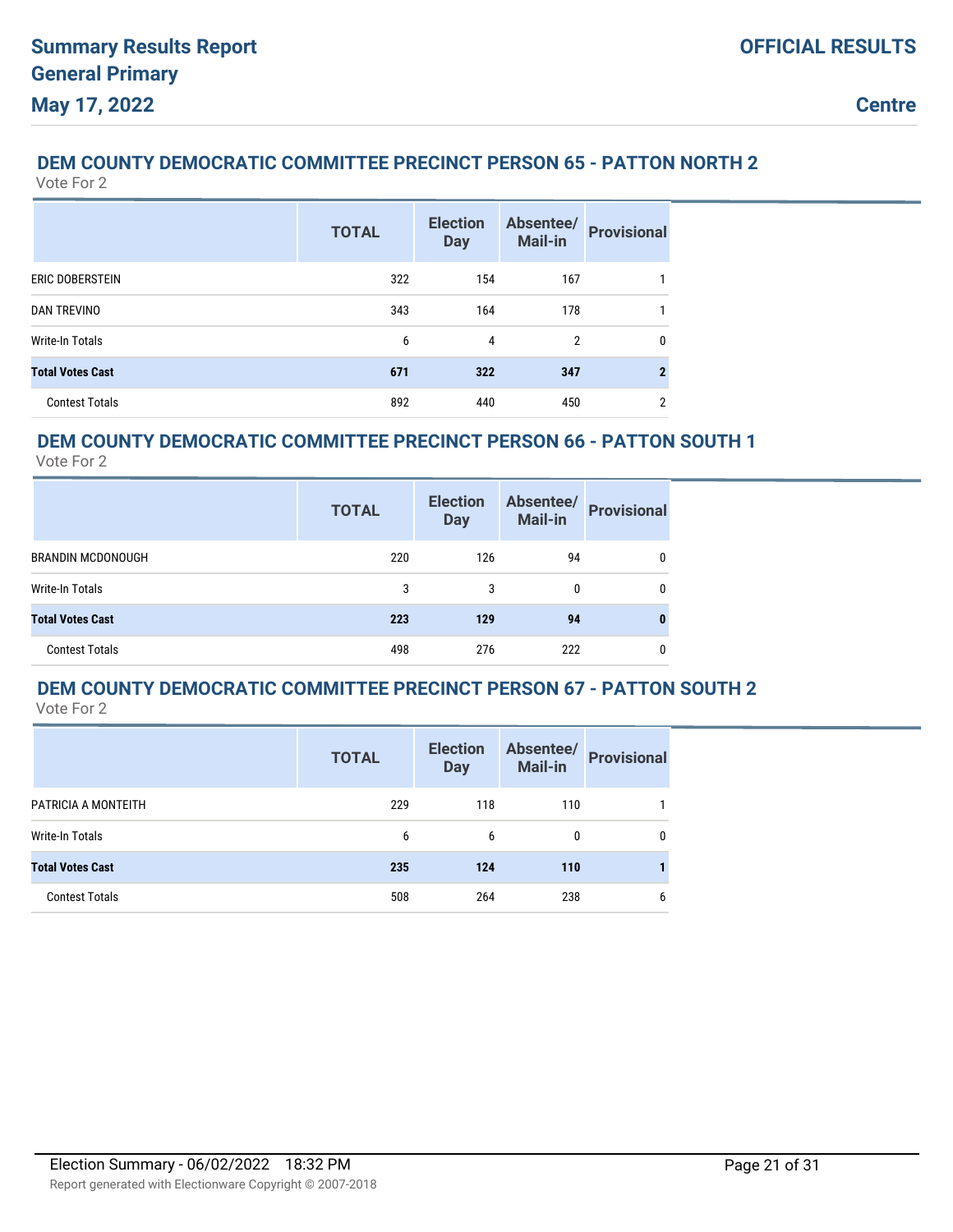## **DEM COUNTY DEMOCRATIC COMMITTEE PRECINCT PERSON 68 - PATTON SOUTH 3**

Vote For 2

|                         | <b>TOTAL</b> | <b>Election</b><br><b>Day</b> | Absentee/<br>Mail-in | <b>Provisional</b> |
|-------------------------|--------------|-------------------------------|----------------------|--------------------|
| <b>BETSY WHITMAN</b>    | 508          | 276                           | 231                  |                    |
| <b>Write-In Totals</b>  | 94           | 88                            | 5                    |                    |
| <b>Total Votes Cast</b> | 602          | 364                           | 236                  |                    |
| <b>Contest Totals</b>   | 1,140        | 644                           | 494                  | ≘                  |

### **DEM COUNTY DEMOCRATIC COMMITTEE PRECINCT PERSON 69 - PENN TOWNSHIP**

Vote For 2

|                         | <b>TOTAL</b> | <b>Election</b><br><b>Day</b> | Absentee/<br>Mail-in | <b>Provisional</b> |
|-------------------------|--------------|-------------------------------|----------------------|--------------------|
| Write-In Totals         | 40           | 39                            |                      |                    |
| <b>Total Votes Cast</b> | 40           | 39                            |                      |                    |
| <b>Contest Totals</b>   | 160          | 118                           | 42                   |                    |

### **DEM COUNTY DEMOCRATIC COMMITTEE PRECINCT PERSON 70 - POTTER NORTH**

Vote For 2

|                         | <b>TOTAL</b> | <b>Election</b><br><b>Day</b> |     | Absentee/<br>Mail-in Provisional |
|-------------------------|--------------|-------------------------------|-----|----------------------------------|
| Write-In Totals         | 18           | 18                            | 0   |                                  |
| <b>Total Votes Cast</b> | 18           | 18                            | 0   |                                  |
| <b>Contest Totals</b>   | 224          | 116                           | 108 |                                  |

### **DEM COUNTY DEMOCRATIC COMMITTEE PRECINCT PERSON 71 - POTTER SOUTH**

|                         | <b>TOTAL</b> | <b>Election</b><br><b>Day</b> | Absentee/<br><b>Mail-in</b> | <b>Provisional</b> |
|-------------------------|--------------|-------------------------------|-----------------------------|--------------------|
| <b>MARGERY C LUDWIG</b> | 178          | 88                            | 90                          |                    |
| Write-In Totals         | 18           | 14                            | 4                           |                    |
| <b>Total Votes Cast</b> | 196          | 102                           | 94                          |                    |
| <b>Contest Totals</b>   | 430          | 222                           | 208                         |                    |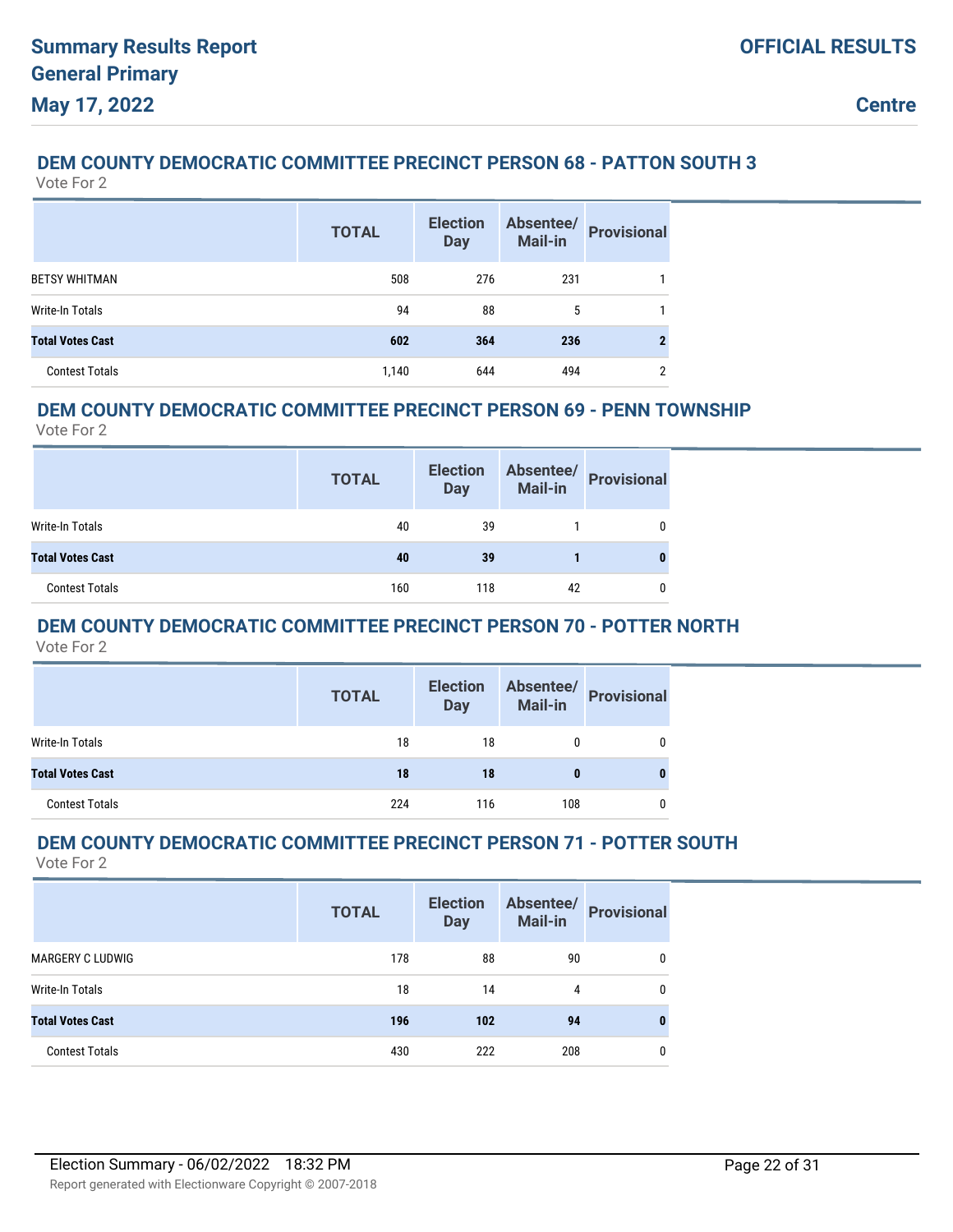### **DEM COUNTY DEMOCRATIC COMMITTEE PRECINCT PERSON 72 - RUSH NORTH**

Vote For 2

|                         | <b>TOTAL</b> | <b>Election</b><br><b>Day</b> | Absentee/<br><b>Mail-in</b> | <b>Provisional</b> |
|-------------------------|--------------|-------------------------------|-----------------------------|--------------------|
| Write-In Totals         | g            |                               | 8                           |                    |
| <b>Total Votes Cast</b> | 9            |                               |                             |                    |
| <b>Contest Totals</b>   | 348          | 174                           | 174                         |                    |

### **DEM COUNTY DEMOCRATIC COMMITTEE PRECINCT PERSON 73 - RUSH SOUTH**

Vote For 2

|                         | <b>TOTAL</b> | <b>Election</b><br><b>Day</b> | <b>Mail-in</b> | Absentee/ Provisional |
|-------------------------|--------------|-------------------------------|----------------|-----------------------|
| Write-In Totals         | 4            |                               |                |                       |
| <b>Total Votes Cast</b> |              |                               |                |                       |
| <b>Contest Totals</b>   | 76           | 46                            | 30             |                       |

### **DEM COUNTY DEMOCRATIC COMMITTEE PRECINCT PERSON 74 - RUSH EAST**

Vote For 2

|                         | <b>TOTAL</b> | <b>Election</b><br>Day |    | Absentee/<br>Mail-in Provisional |
|-------------------------|--------------|------------------------|----|----------------------------------|
| Write-In Totals         | $\mathbf{0}$ |                        | 0  | 0                                |
| <b>Total Votes Cast</b> | $\bf{0}$     | $\bf{0}$               |    | 0                                |
| <b>Contest Totals</b>   | 40           | 24                     | 16 | 0                                |

## **DEM COUNTY DEMOCRATIC COMMITTEE PRECINCT PERSON 75 - RUSH WEST**

|                         | <b>TOTAL</b> | <b>Election</b><br><b>Day</b> | Absentee/<br>Mail-in | <b>Provisional</b> |
|-------------------------|--------------|-------------------------------|----------------------|--------------------|
| <b>Write-In Totals</b>  | 0            | 0                             | 0                    |                    |
| <b>Total Votes Cast</b> | 0            | 0                             |                      |                    |
| <b>Contest Totals</b>   | 102          | 68                            | 34                   |                    |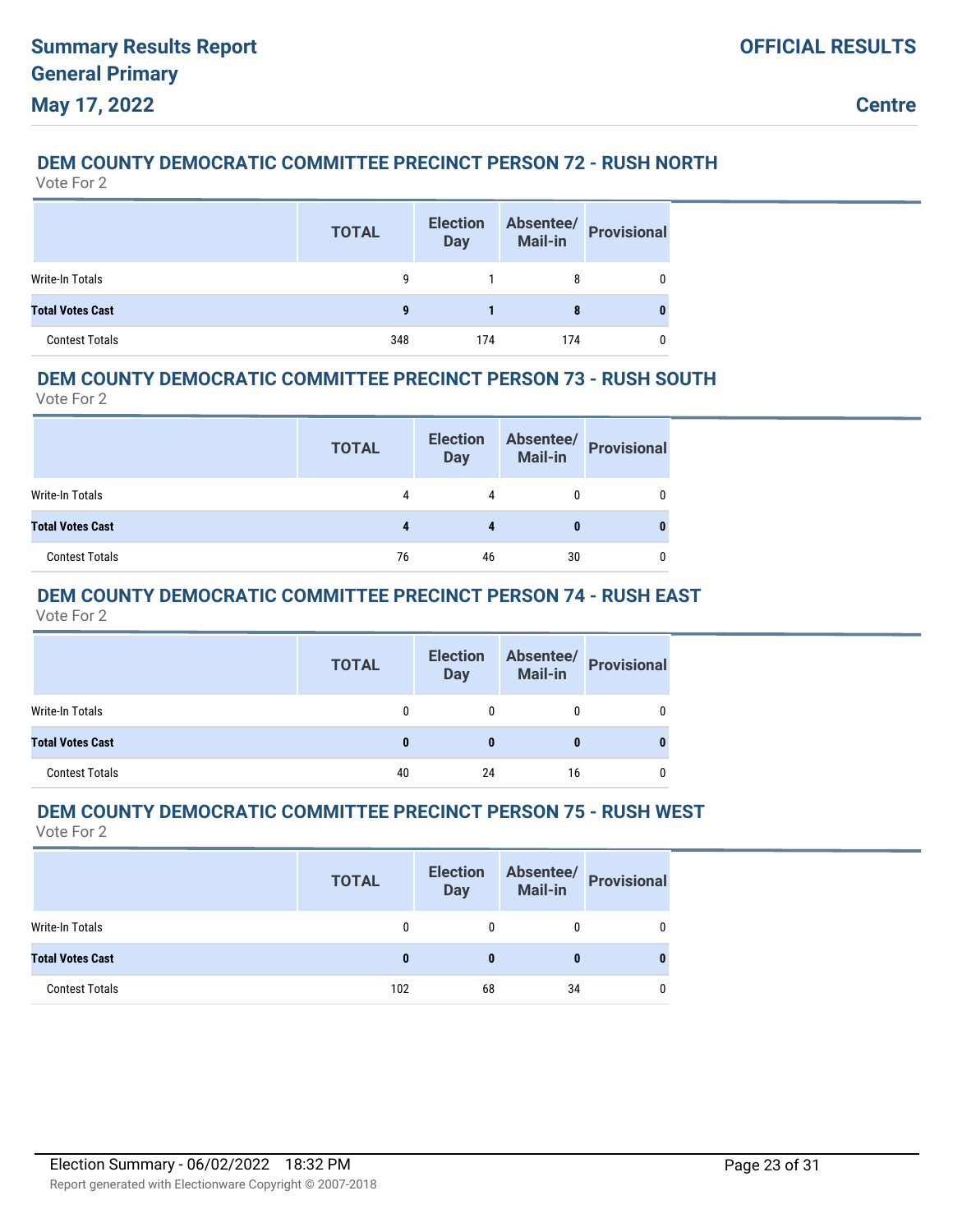## **DEM COUNTY DEMOCRATIC COMMITTEE PRECINCT PERSON 76 - SNOW SHOE EAST**

Vote For 2

|                         | <b>TOTAL</b> | <b>Election</b><br><b>Day</b> | Absentee/<br>Mail-in | <b>Provisional</b> |
|-------------------------|--------------|-------------------------------|----------------------|--------------------|
| Write-In Totals         | 4            |                               | 3                    |                    |
| <b>Total Votes Cast</b> |              |                               | 3                    |                    |
| <b>Contest Totals</b>   | 192          | 130                           | 62                   |                    |

### **DEM COUNTY DEMOCRATIC COMMITTEE PRECINCT PERSON 77 - SNOW SHOE WEST**

Vote For 2

|                         | <b>TOTAL</b> | <b>Election</b><br><b>Day</b> |    | Absentee/<br>Mail-in Provisional |
|-------------------------|--------------|-------------------------------|----|----------------------------------|
| Write-In Totals         | 2            |                               |    |                                  |
| <b>Total Votes Cast</b> |              |                               |    |                                  |
| <b>Contest Totals</b>   | 92           | 72                            | 20 |                                  |

## **DEM COUNTY DEMOCRATIC COMMITTEE PRECINCT PERSON 78 - SPRING NORTH**

Vote For 2

|                         | <b>TOTAL</b> | <b>Election</b><br><b>Day</b> | Absentee/<br>Mail-in | <b>Provisional</b> |
|-------------------------|--------------|-------------------------------|----------------------|--------------------|
| <b>BARBARA G GALLO</b>  | 191          | 92                            | 99                   | 0                  |
| <b>LYNNE E HERITAGE</b> | 156          | 67                            | 89                   | 0                  |
| Write-In Totals         | 0            | 0                             | 0                    | 0                  |
| <b>Total Votes Cast</b> | 347          | 159                           | 188                  | 0                  |
| <b>Contest Totals</b>   | 442          | 216                           | 226                  | 0                  |

## **DEM COUNTY DEMOCRATIC COMMITTEE PRECINCT PERSON 79 - SPRING SOUTH**

|                         | <b>TOTAL</b> | <b>Election</b><br><b>Day</b> | Absentee/<br>Mail-in | <b>Provisional</b> |
|-------------------------|--------------|-------------------------------|----------------------|--------------------|
| Write-In Totals         | 10           | 6                             | 4                    | 0                  |
| <b>Total Votes Cast</b> | 10           | 6                             |                      |                    |
| <b>Contest Totals</b>   | 244          | 136                           | 108                  | 0                  |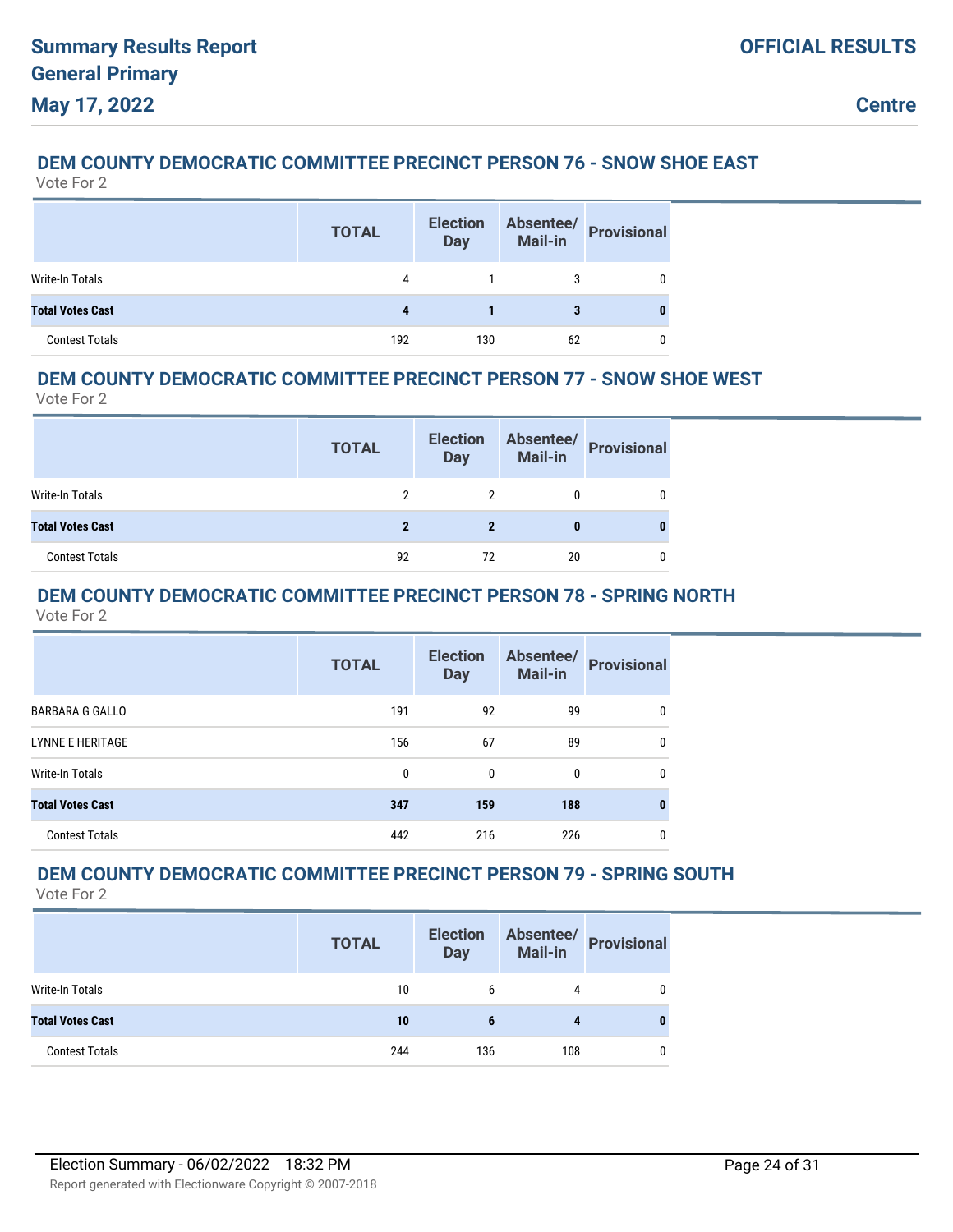### **DEM COUNTY DEMOCRATIC COMMITTEE PRECINCT PERSON 80 - SPRING WEST**

Vote For 2

|                         | <b>TOTAL</b> | <b>Election</b><br><b>Day</b> | Absentee/<br>Mail-in | <b>Provisional</b> |
|-------------------------|--------------|-------------------------------|----------------------|--------------------|
| Write-In Totals         |              |                               |                      |                    |
| <b>Total Votes Cast</b> | 3            |                               | 2                    |                    |
| <b>Contest Totals</b>   | 140          | 78                            | 62                   |                    |

### **DEM COUNTY DEMOCRATIC COMMITTEE PRECINCT PERSON 81 - TAYLOR TOWNSHIP**

Vote For 2

|                         | <b>TOTAL</b> | <b>Election</b><br><b>Day</b> |    | Absentee/<br>Mail-in Provisional |
|-------------------------|--------------|-------------------------------|----|----------------------------------|
| Write-In Totals         | 0            |                               |    |                                  |
| <b>Total Votes Cast</b> |              | 0                             |    |                                  |
| <b>Contest Totals</b>   | 84           | 52                            | 32 |                                  |

### **DEM COUNTY DEMOCRATIC COMMITTEE PRECINCT PERSON 82 - UNION TOWNSHIP**

Vote For 2

|                         | <b>TOTAL</b> | <b>Election</b><br><b>Day</b> |     | Absentee/<br>Mail-in<br> |
|-------------------------|--------------|-------------------------------|-----|--------------------------|
| Write-In Totals         | 3            |                               | 2   |                          |
| <b>Total Votes Cast</b> | 3            |                               |     |                          |
| <b>Contest Totals</b>   | 212          | 108                           | 104 |                          |

## **DEM COUNTY DEMOCRATIC COMMITTEE PRECINCT PERSON 83 - WALKER EAST**

|                         | <b>TOTAL</b> | <b>Election</b><br><b>Day</b> | Absentee/<br>Mail-in | <b>Provisional</b> |
|-------------------------|--------------|-------------------------------|----------------------|--------------------|
| <b>Write-In Totals</b>  | 2            |                               |                      |                    |
| <b>Total Votes Cast</b> | 2            |                               |                      | 0                  |
| <b>Contest Totals</b>   | 226          | 152                           | 74                   |                    |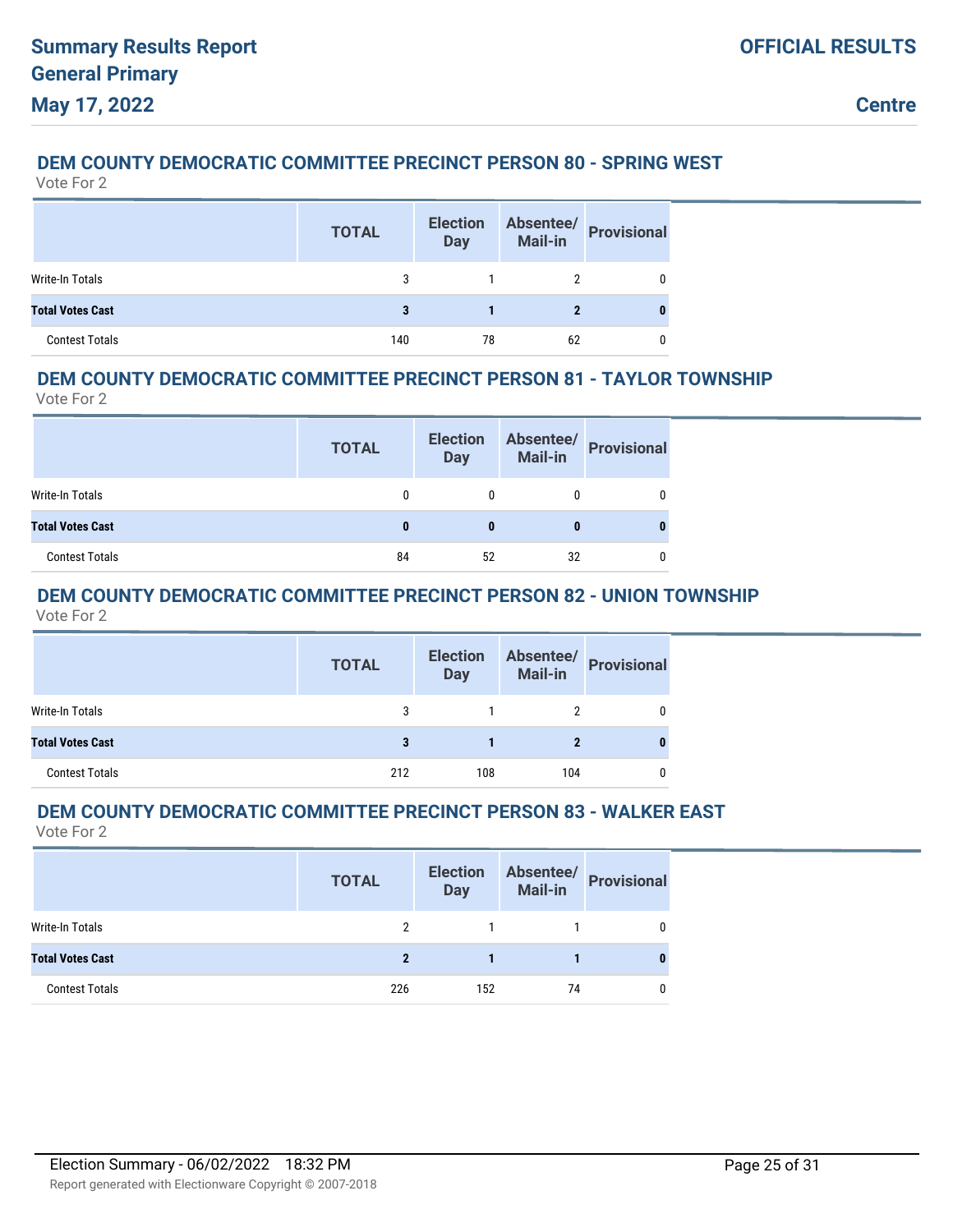### **DEM COUNTY DEMOCRATIC COMMITTEE PRECINCT PERSON 84 - WALKER WEST**

Vote For 2

|                         | <b>TOTAL</b> | <b>Election</b><br><b>Day</b> | Absentee/<br>Mail-in | <b>Provisional</b> |
|-------------------------|--------------|-------------------------------|----------------------|--------------------|
| <b>DAN MICHAEL LONG</b> | 246          | 104                           | 142                  | 0                  |
| Write-In Totals         |              |                               | 0                    | 0                  |
| <b>Total Votes Cast</b> | 247          | 105                           | 142                  | 0                  |
| <b>Contest Totals</b>   | 544          | 236                           | 308                  | 0                  |

### **DEM COUNTY DEMOCRATIC COMMITTEE PRECINCT PERSON 85 - WORTH TOWNSHIP**

Vote For 2

|                         | <b>TOTAL</b> | <b>Election</b><br><b>Day</b> | Absentee/<br><b>Mail-in</b> | <b>Provisional</b> |
|-------------------------|--------------|-------------------------------|-----------------------------|--------------------|
| Write-In Totals         | 4            |                               | 3                           |                    |
| <b>Total Votes Cast</b> |              |                               |                             |                    |
| <b>Contest Totals</b>   | 114          | 70                            | 44                          |                    |

### **DEM COUNTY DEMOCRATIC COMMITTEE PRECINCT PERSON 86 - SPRING EAST**

Vote For 2

|                         | <b>TOTAL</b> | <b>Election</b><br><b>Day</b> |          | Absentee/<br>Mail-in<br> |
|-------------------------|--------------|-------------------------------|----------|--------------------------|
| Write-In Totals         | 4            | 4                             |          | 0                        |
| <b>Total Votes Cast</b> | 4            | Д                             | $\bf{0}$ | 0                        |
| <b>Contest Totals</b>   | 326          | 166                           | 160      |                          |

### **DEM COUNTY DEMOCRATIC COMMITTEE PRECINCT PERSON 87 - SPRING SOUTHWEST**

|                         | <b>TOTAL</b> | <b>Election</b><br><b>Day</b> | Absentee/<br><b>Mail-in</b> | <b>Provisional</b> |
|-------------------------|--------------|-------------------------------|-----------------------------|--------------------|
| Write-In Totals         | g            |                               | 8                           |                    |
| <b>Total Votes Cast</b> | 9            |                               | 8                           |                    |
| <b>Contest Totals</b>   | 352          | 180                           | 172                         |                    |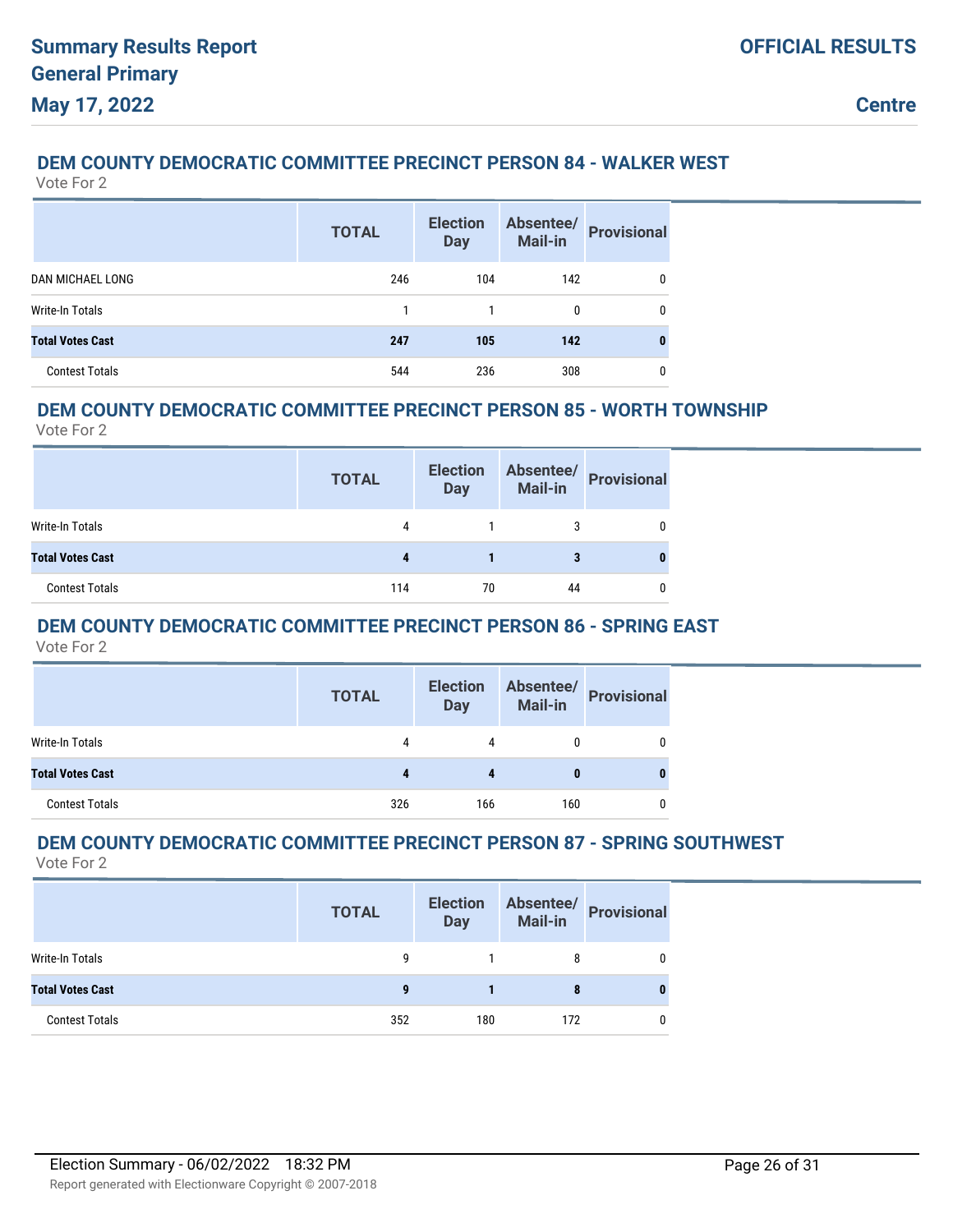## **DEM COUNTY DEMOCRATIC COMMITTEE PRECINCT PERSON 88 - FERGUSON NORTH 3**

Vote For 2

|                         | <b>TOTAL</b> | <b>Election</b><br><b>Day</b> | Absentee/<br>Mail-in | <b>Provisional</b> |
|-------------------------|--------------|-------------------------------|----------------------|--------------------|
| <b>ELLEN H CAMPBELL</b> | 256          | 117                           | 139                  | 0                  |
| <b>JAMES F CAMPBELL</b> | 234          | 101                           | 133                  | $\Omega$           |
| Write-In Totals         |              |                               | 0                    | 0                  |
| <b>Total Votes Cast</b> | 491          | 219                           | 272                  | 0                  |
| <b>Contest Totals</b>   | 606          | 270                           | 336                  | 0                  |

## **DEM COUNTY DEMOCRATIC COMMITTEE PRECINCT PERSON 89 - FERGUSON WEST CENTRAL**

Vote For 2

|                         | <b>TOTAL</b> | <b>Election</b><br><b>Day</b> | Absentee/<br>Mail-in | <b>Provisional</b> |
|-------------------------|--------------|-------------------------------|----------------------|--------------------|
| <b>WILLIAM ROMMEL</b>   | 239          | 108                           | 131                  | 0                  |
| <b>NANCI ROMMEL</b>     | 260          | 117                           | 143                  | 0                  |
| Write-In Totals         | 6            | 4                             | $\overline{2}$       | 0                  |
| <b>Total Votes Cast</b> | 505          | 229                           | 276                  |                    |
| <b>Contest Totals</b>   | 622          | 284                           | 338                  | 0                  |

#### **DEM COUNTY DEMOCRATIC COMMITTEE PRECINCT PERSON 90 - HALFMOON EAST CENTRAL** Vote For 2

|                         | <b>TOTAL</b> | <b>Election</b><br><b>Day</b> | Absentee/<br>Mail-in | <b>Provisional</b> |
|-------------------------|--------------|-------------------------------|----------------------|--------------------|
| <b>DAVID ALLGEIER</b>   | 126          | 55                            | 71                   | 0                  |
| JENNILYN VALLEJERA      | 152          | 68                            | 84                   | $\mathbf{0}$       |
| Write-In Totals         | 0            | 0                             | $\Omega$             | $\mathbf{0}$       |
| <b>Total Votes Cast</b> | 278          | 123                           | 155                  | 0                  |
| <b>Contest Totals</b>   | 400          | 204                           | 196                  | 0                  |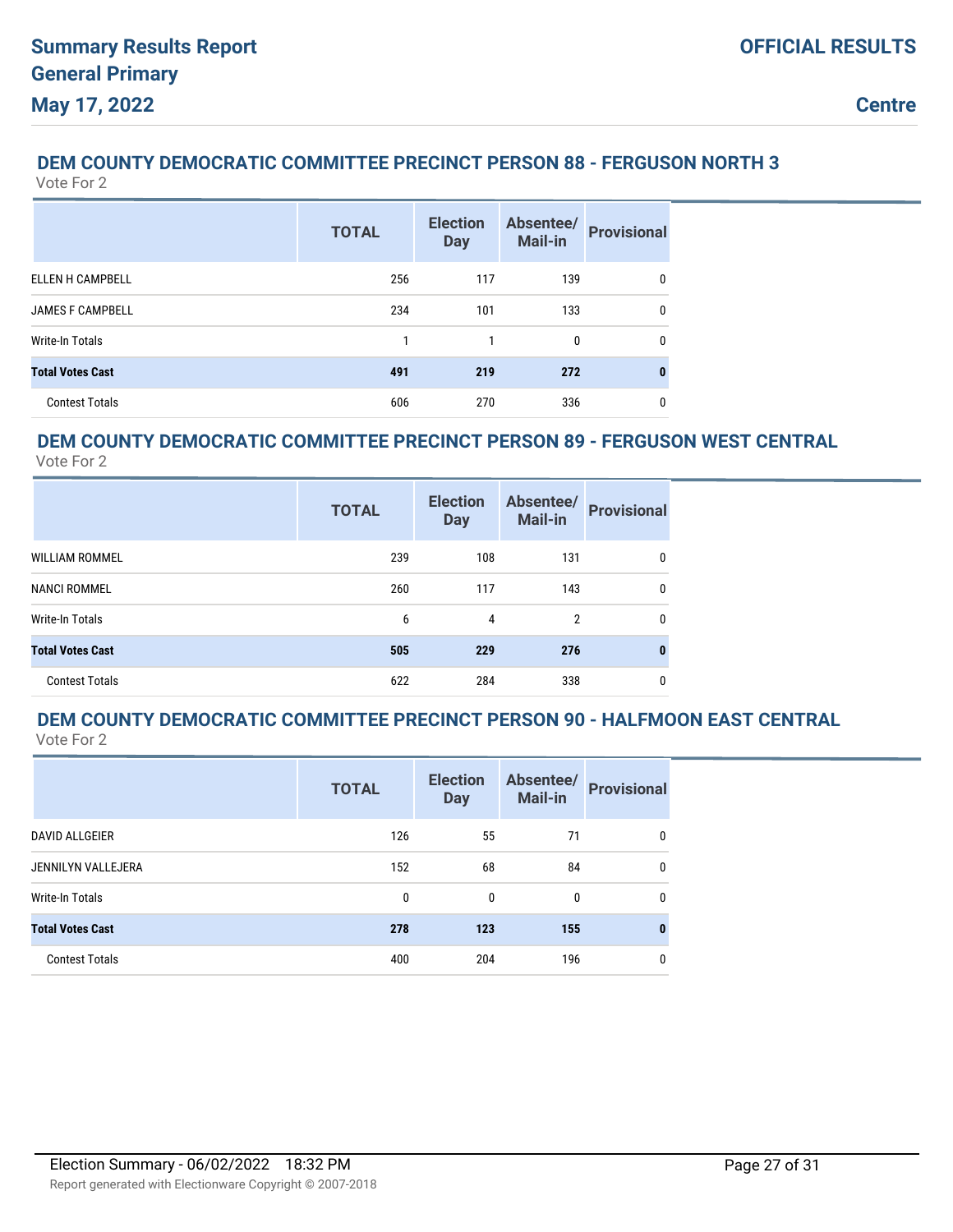#### **DEM COUNTY DEMOCRATIC COMMITTEE PRECINCT PERSON 91 - FERGUSON NORTH CENTRAL** Vote For 2

|                             | <b>TOTAL</b> | <b>Election</b><br><b>Day</b> | Absentee/<br>Mail-in | <b>Provisional</b> |
|-----------------------------|--------------|-------------------------------|----------------------|--------------------|
| <b>CHRISTINE P MCDONALD</b> | 158          | 85                            | 73                   | 0                  |
| <b>NANCY R CHISWICK</b>     | 169          | 90                            | 79                   | $\mathbf{0}$       |
| Write-In Totals             | 1            | 0                             | 1                    | 0                  |
| <b>Total Votes Cast</b>     | 328          | 175                           | 153                  | 0                  |
| <b>Contest Totals</b>       | 390          | 200                           | 190                  | 0                  |

### **REP GOVERNOR**

|                         | <b>TOTAL</b> | <b>Election</b><br><b>Day</b> | Absentee/<br><b>Mail-in</b> | <b>Provisional</b> |
|-------------------------|--------------|-------------------------------|-----------------------------|--------------------|
| <b>LOU BARLETTA</b>     | 2,926        | 2,646                         | 280                         | $\mathbf{0}$       |
| DOUGLAS V MASTRIANO     | 7,921        | 7,559                         | 360                         | $\overline{2}$     |
| <b>NCHE ZAMA</b>        | 195          | 120                           | 75                          | $\mathbf 0$        |
| <b>DAVE WHITE</b>       | 707          | 587                           | 120                         | $\mathbf 0$        |
| <b>MELISSA HART</b>     | 338          | 209                           | 128                         | $\mathbf{1}$       |
| <b>BILL MCSWAIN</b>     | 2,507        | 2,000                         | 507                         | $\mathbf 0$        |
| <b>CHARLIE GEROW</b>    | 251          | 193                           | 58                          | $\mathbf 0$        |
| <b>JOE GALE</b>         | 89           | 67                            | 22                          | $\mathbf 0$        |
| <b>JAKE CORMAN</b>      | 1,813        | 1,160                         | 652                         | $\mathbf{1}$       |
| Write-In Totals         | 94           | 56                            | 37                          | 1                  |
| <b>Total Votes Cast</b> | 16,841       | 14,597                        | 2,239                       | $5\phantom{.0}$    |
| <b>Contest Totals</b>   | 16,975       | 14,691                        | 2,279                       | 5                  |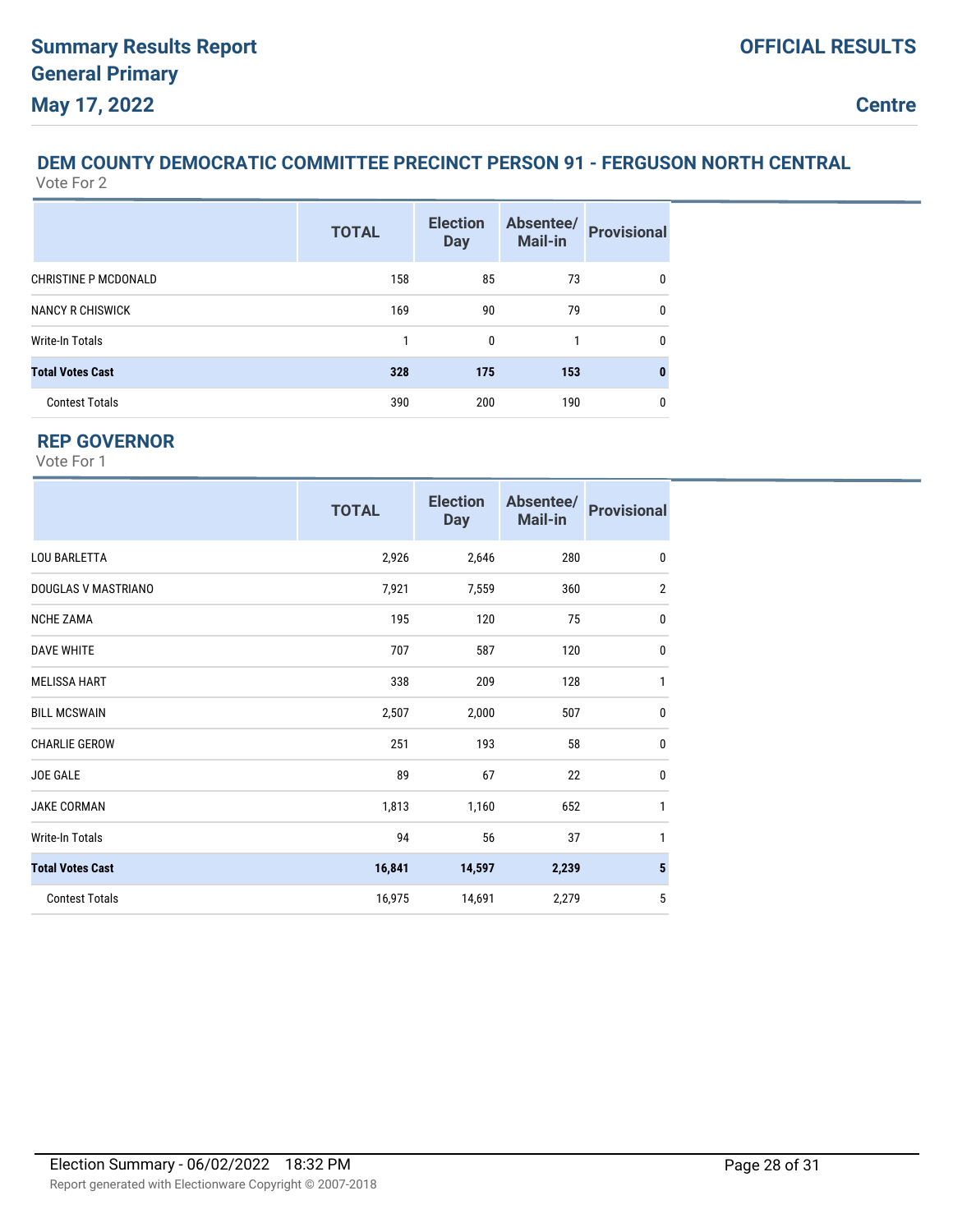### **Centre**

#### **REP LIEUTENANT GOVERNOR**

Vote For 1

|                              | <b>TOTAL</b> | <b>Election</b><br><b>Day</b> | Absentee/<br><b>Mail-in</b> | <b>Provisional</b> |
|------------------------------|--------------|-------------------------------|-----------------------------|--------------------|
| <b>CLARICE SCHILLINGER</b>   | 1,005        | 854                           | 151                         | 0                  |
| <b>JAMES EARL JONES</b>      | 1,426        | 1,267                         | 159                         | 0                  |
| <b>RICK SACCONE</b>          | 1,608        | 1,403                         | 205                         | 0                  |
| <b>JOHN BROWN</b>            | 553          | 491                           | 62                          | 0                  |
| <b>CHRIS FRYE</b>            | 1,006        | 835                           | 170                         | $\mathbf{1}$       |
| <b>JEFF COLEMAN</b>          | 1,896        | 1,594                         | 302                         | $\mathbf{0}$       |
| <b>RUSS DIAMOND</b>          | 637          | 544                           | 93                          | $\bf{0}$           |
| <b>CARRIE LEWIS DELROSSO</b> | 4,554        | 3,879                         | 673                         | $\overline{2}$     |
| <b>TEDDY DANIELS</b>         | 2,450        | 2,256                         | 193                         | 1                  |
| Write-In Totals              | 95           | 67                            | 28                          | $\mathbf 0$        |
| <b>Total Votes Cast</b>      | 15,230       | 13,190                        | 2,036                       | 4                  |
| <b>Contest Totals</b>        | 16,975       | 14,691                        | 2,279                       | 5                  |

### **REP REPRESENTATIVE IN CONGRESS**

Vote For 1

|                          | <b>TOTAL</b> | <b>Election</b><br><b>Day</b> | Absentee/<br>Mail-in | <b>Provisional</b> |
|--------------------------|--------------|-------------------------------|----------------------|--------------------|
| <b>GLENN GT THOMPSON</b> | 15,119       | 13,251                        | 1,863                | 5                  |
| Write-In Totals          | 234          | 153                           | 81                   | 0                  |
| <b>Total Votes Cast</b>  | 15,353       | 13,404                        | 1,944                | 5                  |
| <b>Contest Totals</b>    | 16,975       | 14,691                        | 2,279                | 5                  |

# **REP REPRESENTATIVE IN THE GENERAL ASSEMBLY 77th Legislative District**

|                         | <b>TOTAL</b> | <b>Election</b><br><b>Day</b> | Absentee/<br>Mail-in | <b>Provisional</b> |
|-------------------------|--------------|-------------------------------|----------------------|--------------------|
| <b>STEVE YETSKO</b>     | 4,754        | 4,120                         | 634                  | 0                  |
| Write-In Totals         | 61           | 40                            | 21                   | 0                  |
| <b>Total Votes Cast</b> | 4,815        | 4,160                         | 655                  | $\bf{0}$           |
| <b>Contest Totals</b>   | 5,706        | 4,889                         | 817                  | 0                  |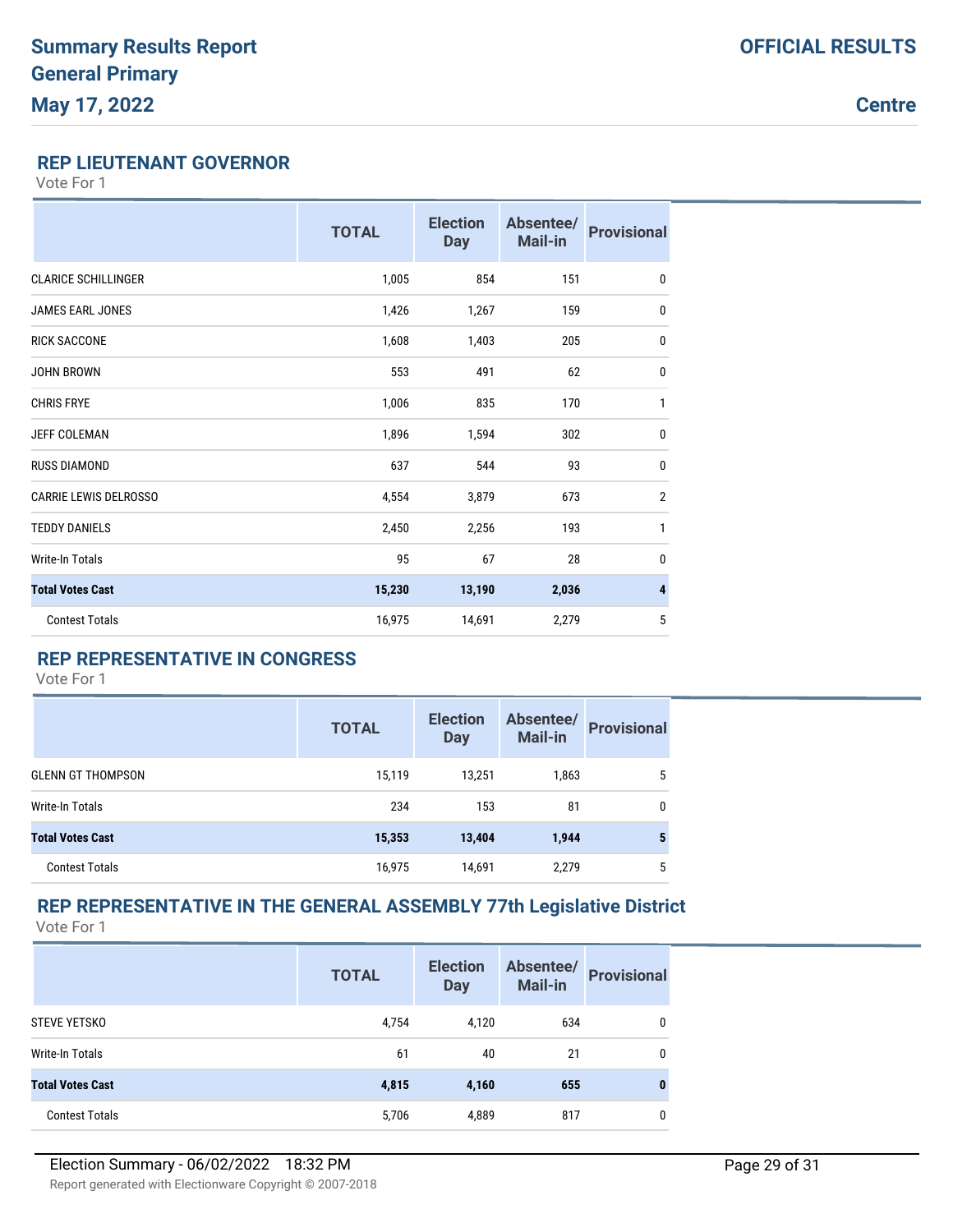### **REP REPRESENTATIVE IN THE GENERAL ASSEMBLY 82nd Legislative District**

Vote For 1

|                         | <b>TOTAL</b> | <b>Election</b><br><b>Day</b> | Absentee/<br>Mail-in | <b>Provisional</b> |
|-------------------------|--------------|-------------------------------|----------------------|--------------------|
| <b>JUSTIN V BEHRENS</b> | 4,900        | 4,169                         | 728                  | 3                  |
| <b>Write-In Totals</b>  | 65           | 45                            | 20                   | 0                  |
| <b>Total Votes Cast</b> | 4,965        | 4,214                         | 748                  | 3                  |
| <b>Contest Totals</b>   | 6,062        | 5,156                         | 903                  | 3                  |

### **REP REPRESENTATIVE IN THE GENERAL ASSEMBLY 171st Legislative Distict**

Vote For 1

|                            | <b>TOTAL</b> | <b>Election</b><br><b>Day</b> | Absentee/<br>Mail-in | <b>Provisional</b> |
|----------------------------|--------------|-------------------------------|----------------------|--------------------|
| <b>KERRY A BENNINGHOFF</b> | 4,714        | 4,213                         | 499                  | 2                  |
| Write-In Totals            | 59           | 49                            | 10                   | 0                  |
| <b>Total Votes Cast</b>    | 4,773        | 4,262                         | 509                  | 2                  |
| <b>Contest Totals</b>      | 5,207        | 4,646                         | 559                  | 2                  |

### **REP MEMBER OF REPUBLICAN STATE COMMITTEE**

|                         | <b>TOTAL</b> | <b>Election</b><br><b>Day</b> | Absentee/<br><b>Mail-in</b> | <b>Provisional</b> |
|-------------------------|--------------|-------------------------------|-----------------------------|--------------------|
| <b>KRISTINE ENG</b>     | 4,147        | 3,564                         | 582                         | 1                  |
| <b>LUCA MIRALDI</b>     | 1,972        | 1,705                         | 267                         | $\mathbf 0$        |
| <b>JACOB WERNER</b>     | 3,524        | 2,858                         | 664                         | $\mathbf{2}$       |
| PHYLLIS AUSTIN          | 5,483        | 4,853                         | 629                         | $\mathbf{1}$       |
| <b>RICHARD E SMEAD</b>  | 5,682        | 4,895                         | 786                         | 1                  |
| <b>KATHY EVEY</b>       | 6,331        | 5,563                         | 766                         | $\overline{2}$     |
| <b>JOYCE C HAAS</b>     | 5,106        | 4,131                         | 974                         | $\mathbf{1}$       |
| <b>MARK PARFITT</b>     | 4,486        | 3,941                         | 544                         | $\mathbf{1}$       |
| Write-In Totals         | 130          | 103                           | 27                          | $\mathbf{0}$       |
| <b>Total Votes Cast</b> | 36,861       | 31,613                        | 5,239                       | $\boldsymbol{9}$   |
| <b>Contest Totals</b>   | 50,925       | 44,073                        | 6,837                       | 15                 |